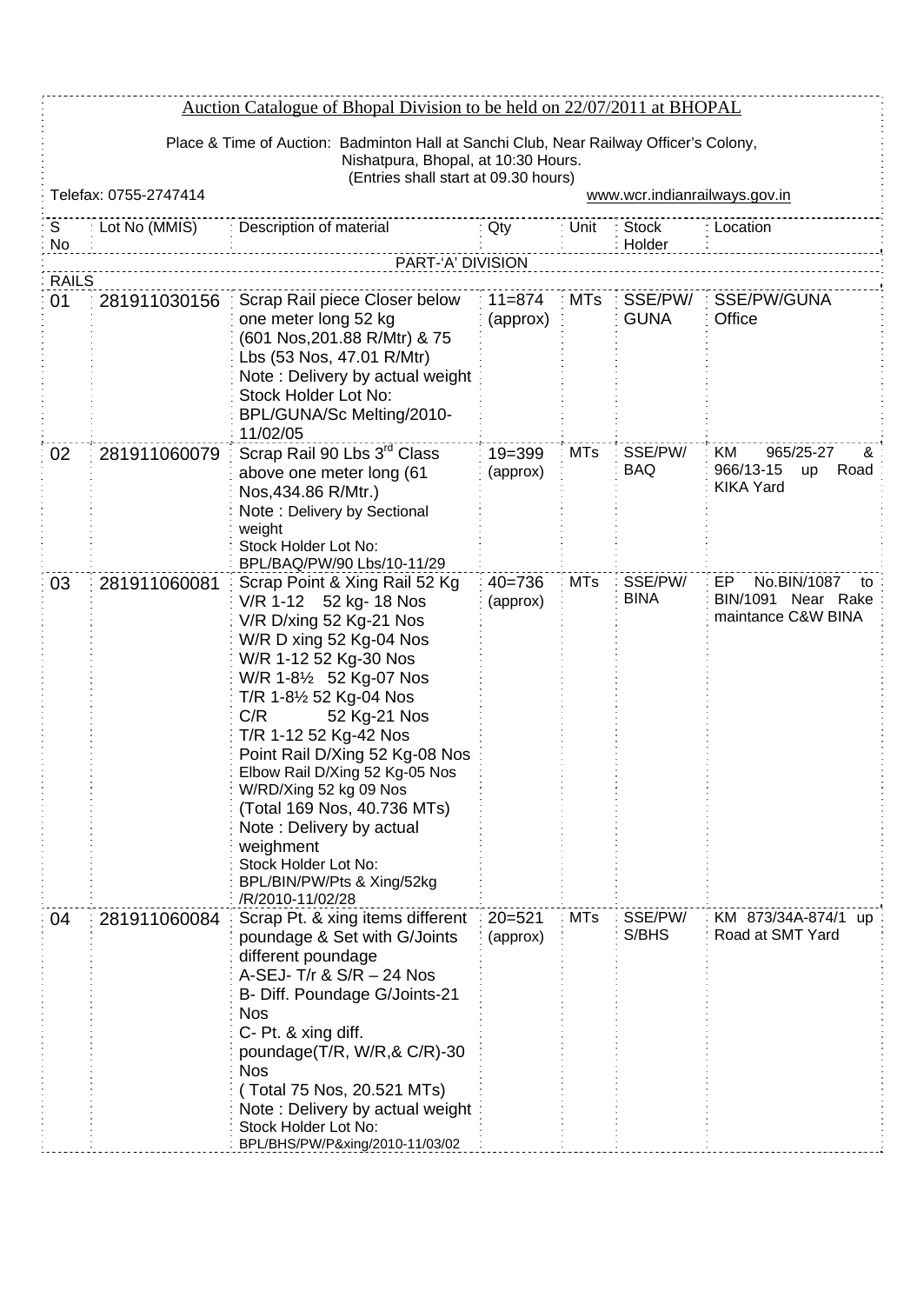| 05    | 281911060085 | Released Scrap Pt. & xing<br>different Lbs/Kg off sizes mixed<br>A-Sc. 52 Kg Pt. Xing-29 Pcs<br>B-Sc. 90 Lbs Pt. xing-63 Pcs<br>C-Sc. 82 Lbs Pt. Xing-01 Pcs<br>(Total 93 Nos, 18.422 MTs)<br>Note: Delivery by actual weight<br>Stock Holder Lot No:<br>BPL/BHS/South/Pt. & xing/10-<br>11/03/01 | $18 = 522$<br>(approx)                        | <b>MTs</b> | SSE/PW/<br>S/BHS   | KM 873/29-33 up Road<br>at SMT Yard                                                                                                                                                   |
|-------|--------------|---------------------------------------------------------------------------------------------------------------------------------------------------------------------------------------------------------------------------------------------------------------------------------------------------|-----------------------------------------------|------------|--------------------|---------------------------------------------------------------------------------------------------------------------------------------------------------------------------------------|
| 06    | 281911070108 | Scrap Rail 60 Kg above one meter<br>long (17 Nos, 228.82 R/Mtrs)<br>Note: 1-Delivery by Sectional<br>weight in Running meter<br>2-If any fish plate found during<br>delivery will not be delivered and<br>removed by Stocck holder.<br>Stock Holder Lot No:-<br>BPL/N/PW/60 kg R/10-11/03/69      | $13 = 807$<br>(Approx.)                       | <b>MTs</b> | SSE/PW/N<br>/BPL   | Near the 'BVB' Bridge<br>Stn.<br>SUW-BVB<br>Bet.<br>Section KM 852/38-40<br>DN Road                                                                                                   |
| 07    | 281911070114 | Scrap Rail 52 Kg above one meter<br>long (135 Nos, 1421.22 R/Mtr)<br>Note:1- Delivery by sectional<br>weight<br>Stock Holder Lot No:-<br>BPL/HD/S/PW/52 kg/11-12/05/01                                                                                                                            | $73 = 747$<br>(Approx)                        | <b>MTs</b> | SSE/PW/S<br>/Harda | KM<br>652/24-26<br>to<br>652/26-28<br><b>BRI-MUO</b><br>Section                                                                                                                       |
| P.WAY |              |                                                                                                                                                                                                                                                                                                   |                                               |            |                    |                                                                                                                                                                                       |
| 08    | 281911050038 | Scrap ST Sleeper 168 Lbs<br>broken, Rusted & Corrogated<br>$(244$ Nos)<br>Note: Delivery by actual weight<br>Stock Holder Lot No:<br>BPL/'N' BPL/STS/10-11/02/66                                                                                                                                  | $10 = 542$<br>(approx)                        | <b>MTs</b> | SSE/PW/<br>N/BPL   | Between KM<br>1-EP No NSZ/1260/B<br>-NSZ/1260C<br>2- EP No NSZ/1260/E<br>-NSZ/1260 G<br>3- EP No NSZ/1260/G<br>-NSZ/1260 I<br>4- EP No NSZ/1050/A<br>-NSZ/1044A<br>In Nishatpura Yard |
| 09    | 281911050060 | A-Released Girder Bridge<br>Span 2x6.18 M (2 Nos)<br><b>B- Released Girder Bridge</b><br>Span 1x6.18 M (1 No)<br>Note: 1-Delivery by actual<br>weighment<br>2-Cutting May be allowed for<br>easy loading.<br>Stock Holder Lot No:<br>BHS/PW/Sc Girder /10-11/01/07                                | $9 = 442$<br>(approx)                         | <b>MTs</b> | SSE/PW/<br>N/BHS   | 1-KM 920/23-27EP Up<br>Road PAI Yard<br>2- KM 920/31-33 EPUp<br>Road PAI Yard                                                                                                         |
| 10    | 281911050061 | Scrap Released Girder Bridge<br>Span 2x6.18 M (4 Nos)<br>Note: 1-Delivery by actual<br>weighment<br>2-Cutting May be allowed for<br>easy loading.<br>Stock Holder Lot No:<br>BPL/BHS/N/PW/Bridge/10-11/01/06                                                                                      | $16 = 239$<br>(approx)<br>To<br>entire<br>qty | <b>MTs</b> | SSE/PW/<br>N/BHS   | 1-KM 913/1-3 EP Up<br>Road GLG-PAI Yard<br>2- KM 913/2-6 EP Dn<br>Road GLG-PAI Yard                                                                                                   |
| 11    | 281911050062 | A-Released Girder Bridge<br>Span 2x7.16 M (2 Nos)<br><b>B- Released Girder Bridge</b><br>Span 1x7.16 M (1 No)                                                                                                                                                                                     | $19 = 100$<br>(approx)<br>To<br>entire        | <b>MTs</b> | SSE/PW/<br>N/BHS   | 1-KM 895/17-19 EP<br>Up Road Sorai Yard                                                                                                                                               |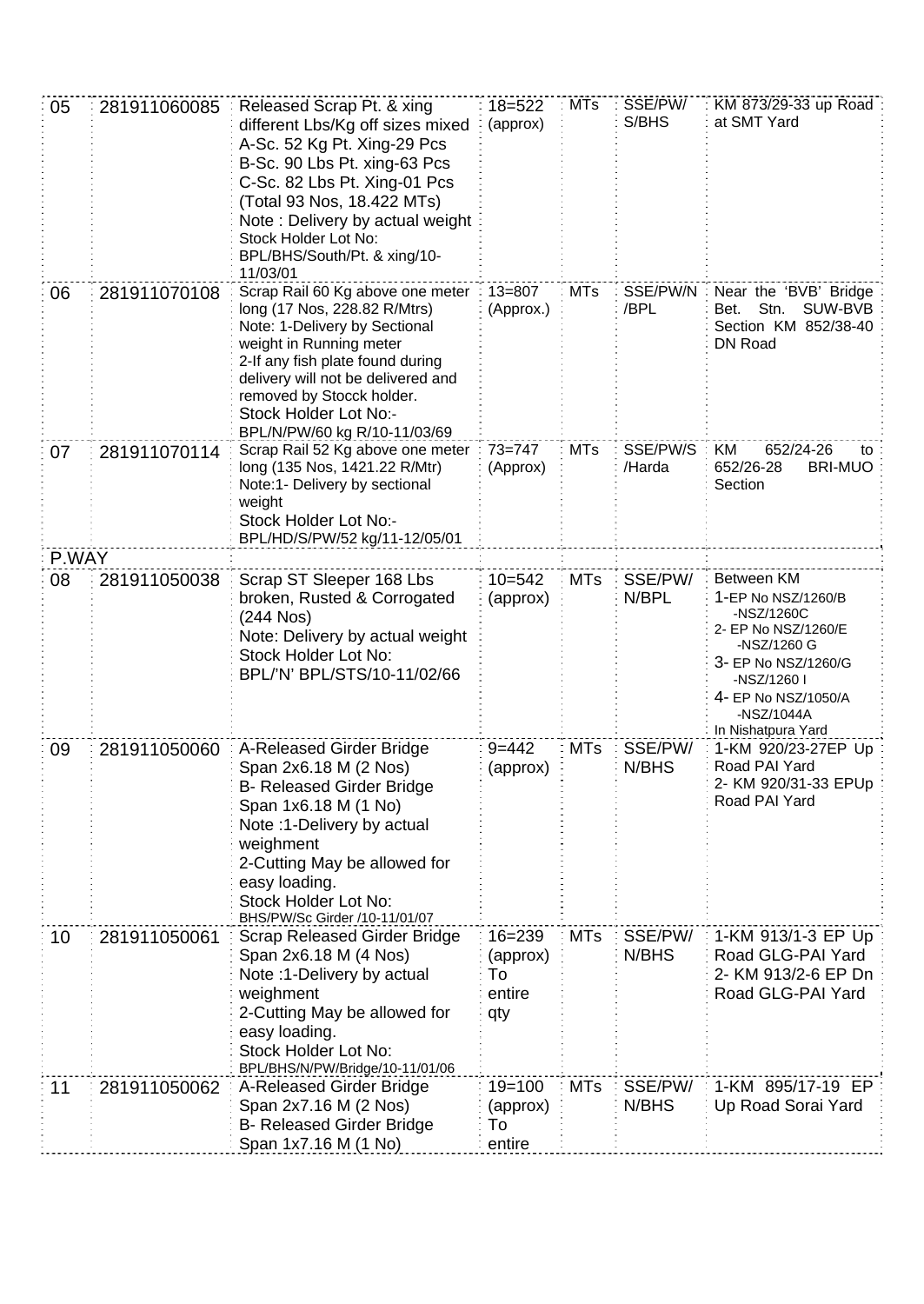|    |              | C- Released Girder Bridge<br>Span 2x7.16 M (2 No)<br>Note: 1-Delivery by actual<br>weighment<br>2-Cutting May be allowed for<br>easy loading.<br>Stock Holder Lot No:<br>BPL/BHS/N/PW/SCR.Bridge/1<br>$0-11/01/04$                                                                                                                                                                              | qty                     |            |                        |                                                                                                                                    |
|----|--------------|-------------------------------------------------------------------------------------------------------------------------------------------------------------------------------------------------------------------------------------------------------------------------------------------------------------------------------------------------------------------------------------------------|-------------------------|------------|------------------------|------------------------------------------------------------------------------------------------------------------------------------|
| 12 | 280910080311 | Scrap Steel P & C Sleeper off size<br>with or with out slide chair for 52<br>kg T/O without S/chair=391 Nos,<br>with S/chair=138 Nos<br>Slide chairs attached to both ends<br>(138x2)=276 Nos<br>(Total-529 Nos, 1791.75 R/Meter)<br>Note: Delivery by sectional weight<br>Stock Holder Lot No:<br>BPL/ASKN/Xing ST/2010-11/04                                                                  | $67 = 913$<br>(approx)  | <b>MTs</b> | SSE/PW/<br><b>ASKN</b> | KM 1003/4 to 1004/4<br>LH & RH Side in MNV<br>Yard                                                                                 |
| 13 | 280910080312 | Scrap Steel P & C Sleeper off<br>size with or with out slide chair for<br>52 kg T/O<br>without S/chair=297 Nos,<br>with S/chair=139 Nos<br>Slide chairs attached with sleeper<br>on both side of the sleeper=278<br>Nos(139x2)<br>(Total sleeper-436 Nos,<br>S/chairs=278 Nos, 1490.39<br>R/Meter)<br>Note: Delivery by sectional weight<br>Stock Holder Lot No:<br>BPL/ASKN/Xing ST/2010-11/05 | $57 = 246$<br>(approx)  | <b>MTs</b> | SSE/PW/<br><b>ASKN</b> | 1049/2-3<br>KM<br>and<br>1050/1-4<br>LH &<br><b>RH</b><br>side in ASKN Yard                                                        |
| 14 | 281911060075 | 1-Released Scrap Steel Girder<br>9.14 Span-06 Nos (ie 6 Nos cut<br>pieces & 3 Nos Complete)<br>2-Man Refuse-02 Nos<br>3-Released Loose material of<br>bridge M.S. Plate<br>Note: Delivery by actual<br>weighment<br>2- Cutting may be allowed for<br>easy loading<br>Stock Holder Lot No:<br>BPL/ET/G. Bridge/10-11/02/48                                                                       | 48=956<br>(approx)      | <b>MTs</b> | SSE/PW/<br>M/ET        | 1-KM<br>726/3-5,726/2-8<br>Up & DN Road DKI-<br><b>KTZ Section</b><br>2-EP 1147 to 1153 EP<br>SSE P. way(M) ET<br>Office compound. |
| 15 | 281911070106 | Scrap CMS Xing on PSC and W/S<br>52 kg 1-12 and 1-81/2<br>Note: Delivery by actual<br>weighment.<br>Stock Holder Lot No:-<br>BPL/BIN/PW/CMS xin/2010-<br>11/03/32                                                                                                                                                                                                                               | $18 = 255$<br>(Approx.) | <b>MTs</b> | SSE/PW/<br><b>BINA</b> | BIN EP 1418 to 1442<br>Shunting Line DN Rd.<br><b>BINA</b>                                                                         |
| 16 | 281911070107 | Scrap CST-9 Coupled with M.S.<br>Tie bar & M.S. Cotters<br>Note:1- Delivery by Numbers<br>2-Cutting may be allowed for easy<br>loading.<br>Stock Holder Lot No:-<br>BPL/N/PW/Sc CI Gr.II/2010-11/12/02                                                                                                                                                                                          | 168                     | Pairs      | SSE/PW/N:<br>/BPL      | Near the 'B' Cabin BPL<br>Yd. KM 836/21-23 Up<br>Side                                                                              |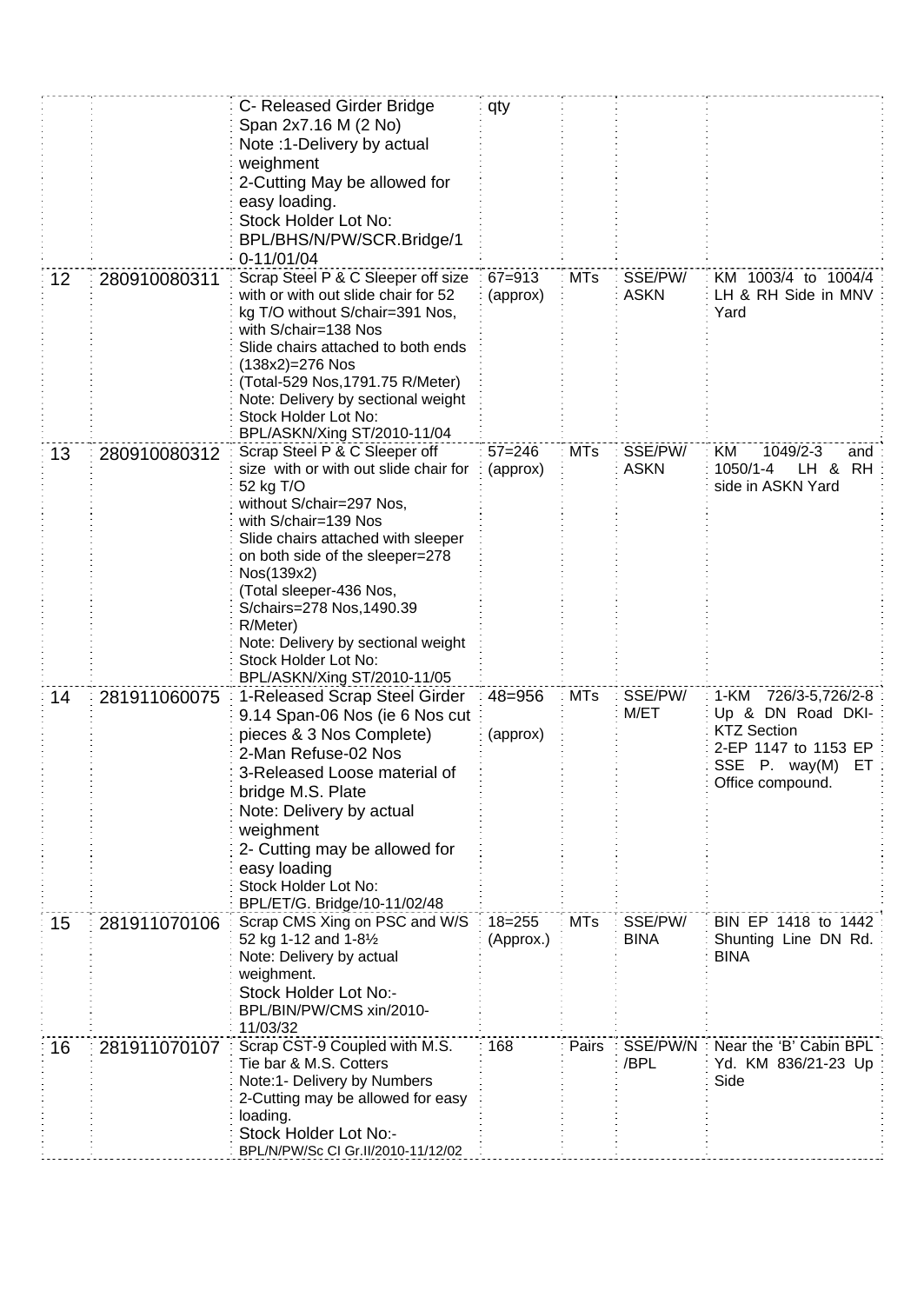| 17 | 281911070116         | Unserviceable MS Canted Bearing<br><b>Plates</b><br>Note: Delivery by Number only<br>Stock Holder Lot No:<br>BPL/HBD/C/B/Plat/2011-12/05/05                                                                                                                                                                                                                                                | 1690                   | <b>Nos</b> | SSE/PW/<br><b>HBD</b>  | SSE/P<br>Way/HBD<br>Office Compound At<br>762/37-35<br>Km<br>Up<br>Rd.                    |
|----|----------------------|--------------------------------------------------------------------------------------------------------------------------------------------------------------------------------------------------------------------------------------------------------------------------------------------------------------------------------------------------------------------------------------------|------------------------|------------|------------------------|-------------------------------------------------------------------------------------------|
| 18 | 281911070117         | Unserviceable Fish Plate 90 Lbs<br>1550 Nos & 52 Kg 230 Nos<br>Note: Delivery by Number only<br>Stock Holder Lot No:<br>BPL/HBD/Fish Plat/ 2011-<br>12/05/04                                                                                                                                                                                                                               | 1780                   | <b>Nos</b> | SSE/PW/<br><b>HBD</b>  | SSE/P<br>Way/HBD<br>Office Compound At<br>762/37-35<br>Up<br>Κm<br>Rd.                    |
| 19 | 281911070118         | Unserviceable C.I. SEJ Chair 52<br>Kg Off Sort & Size<br>Note: Delivery by Actual Weight<br>Stock Holder Lot No:<br>BPL/HBD/SEJ Chair/ 2011-<br>12/05/03                                                                                                                                                                                                                                   | $31 = 700$<br>(approx) | <b>MTs</b> | SSE/PW/<br><b>HBD</b>  | SSE/P<br>Way/HBD<br>Office Compound At<br>762/37-35<br>Up.<br>Κm<br>Rd.                   |
| 20 | 281911070119         | Unserviceable ACB Plates<br>Note: Delivery by Number only<br>Stock Holder Lot No:<br>BPL/HBD/ACB Plate/ 2011-<br>12/05/01                                                                                                                                                                                                                                                                  | 1650                   | <b>Nos</b> | SSE/PW/<br><b>HBD</b>  | SSE/P<br>Way/HBD<br>Office Compound At<br>762/37-35 Up<br>Km<br>Rd.                       |
| 21 | 281911070120         | Unserviceable M.S. Slide Chair 52<br>Kg, 90 R<br>Note: Delivery by Number only<br>Stock Holder Lot No:<br>BPL/HBD/Slide Chair/ 2011-<br>12/05/02                                                                                                                                                                                                                                           | 1206                   | <b>Nos</b> | SSE/PW/<br><b>HBD</b>  | SSE/P<br>Way/HBD<br>Office Compound At<br>762/37-35<br>Κm<br>Up<br>Rd.                    |
| 22 | 281911050043         | Scrap ST T/out sleeper with or<br>without slide chair released<br>from 52 kg rail section<br>1- With slide chair(76 Nos)<br>2-With out slide chair (290 Nos)<br>Note: Delivery by sectional<br>weight<br>Stock Holder Lot No:<br>BPL/GUNA/PW/Xing ST/10-<br>11/03/03                                                                                                                       | $47 = 504$<br>(approx) | <b>MTs</b> | SSE/PW/<br><b>GUNA</b> | KM 1093/0-4 LH &<br><b>RH Guna Yard</b>                                                   |
|    | <b>OTHER FERROUS</b> |                                                                                                                                                                                                                                                                                                                                                                                            |                        |            |                        |                                                                                           |
| 23 | 281911040009         | <b>Condemned Screw Coupling</b><br>and shackles dives, knocl<br>modified & Non Modified CBC<br>celewes and yoke with stifing<br>box with or without minor<br>rubber attachment released<br>from diesel locomotive<br>Note: 1-If any other material is<br>found while delivery, which is<br>strictly restricted & it can not be<br>delivered.<br>Stockholder's Lot No.<br>SSE/D/ET/10-11/13 | $22=000$<br>(approx)   | <b>MTs</b> | SSE/D/<br>ET.          | Scrap yard Bombay<br>end<br>"А"<br>area<br>in.<br><b>Diesel</b><br>shed<br>Loco<br>Itarsi |
| 24 | 281911060098         | Ferrous Scrape Rusty & Dusty<br>Turning & Boring released from<br>wheels of Diesel Locomotives<br>Note: If any other material is found<br>while delivery which is strictly<br>restricted & it can not be delivered<br>Stock Holder Lot No:                                                                                                                                                 | $15 = 000$<br>(approx) | <b>MTs</b> | SSE/D/ET               | T & b Scrap Yard in<br>Diesel Loco Shed, ET                                               |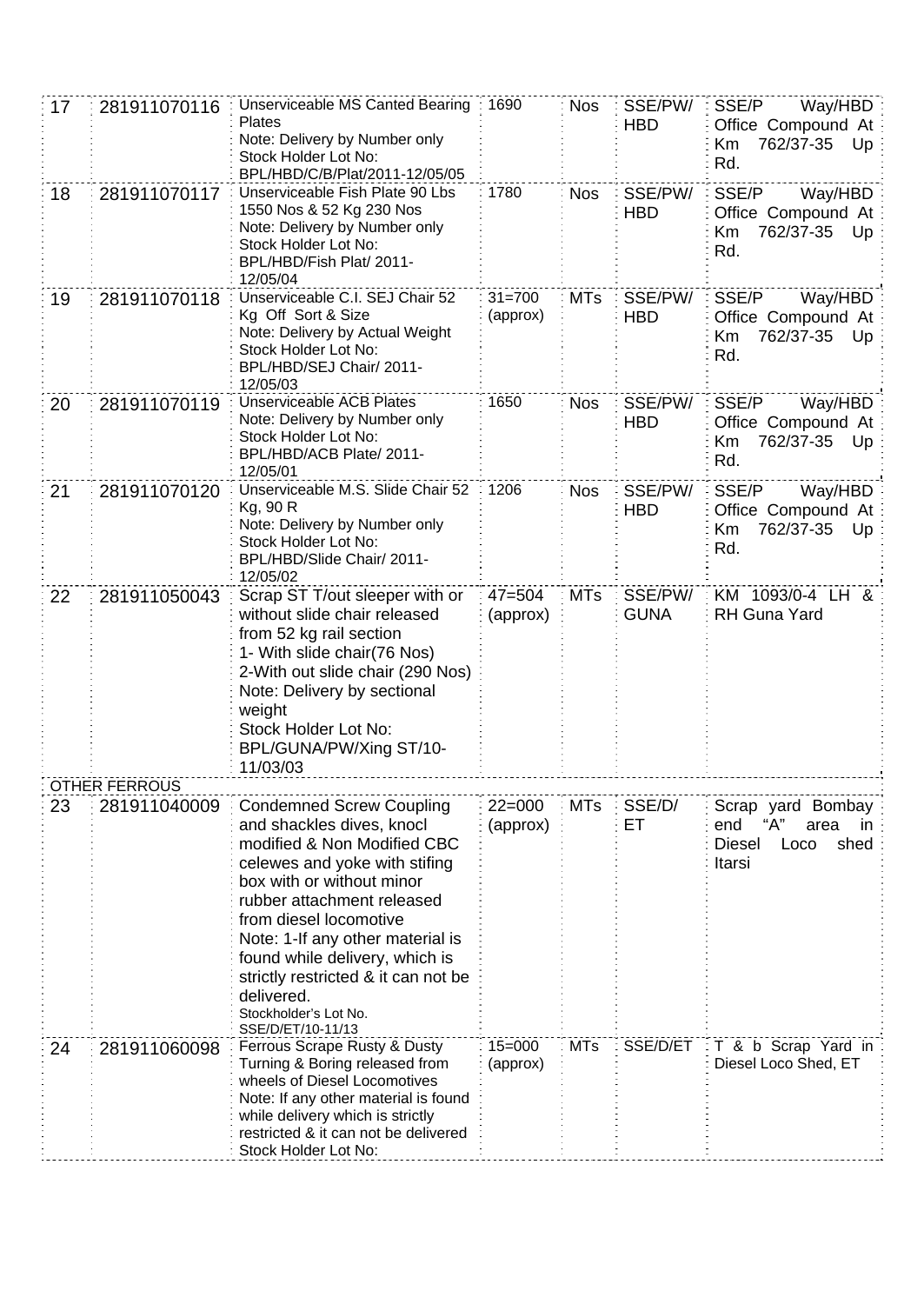|    |              | SSE/D/ET/11-12/04                                                                                                                                                                                                                                                                                                                                                                                                                                                                                                                                                                                                                                                                                                                                                                                                                                                                                                                                                                                                                                       |                        |            |          |                                                               |
|----|--------------|---------------------------------------------------------------------------------------------------------------------------------------------------------------------------------------------------------------------------------------------------------------------------------------------------------------------------------------------------------------------------------------------------------------------------------------------------------------------------------------------------------------------------------------------------------------------------------------------------------------------------------------------------------------------------------------------------------------------------------------------------------------------------------------------------------------------------------------------------------------------------------------------------------------------------------------------------------------------------------------------------------------------------------------------------------|------------------------|------------|----------|---------------------------------------------------------------|
| 25 | 281911060093 | Fabricated Heavy Stractural plate<br>condemned Engine block & sumps<br>with or without C I Liner inlet<br>elbow and MS Cylinder stud<br>released from Diesel Locos<br>Note:1- If any other material is<br>found while delivery which is<br>strictly restricted & it can not be<br>delivered<br>2-Cutting may be allowed for easy<br>loading<br>Stock Holder Lot No:<br>SSE/D/ET/11-12/01                                                                                                                                                                                                                                                                                                                                                                                                                                                                                                                                                                                                                                                                | $55=000$<br>(approx)   | <b>MTs</b> | SSE/D/ET | Near Canteen in Diesel<br>Shed, ET                            |
| 26 | 281911060100 | Fabricated Heavy Stractural plate<br>condemned Engine block & sumps<br>with or without C I Liner inlet<br>elbow and MS Cylinder stud Forj<br>steel crank shaft cam shaft<br>vib/damper released from Diesel<br>Locos<br>Note:1- If any other material is<br>found while delivery which is<br>strictly restricted & it can not be<br>delivered<br>2-Cutting may be allowed for easy<br>loading<br>Stock Holder Lot No:<br>SSE/D/ET/11-12/02                                                                                                                                                                                                                                                                                                                                                                                                                                                                                                                                                                                                              | $50 = 000$<br>(approx) | <b>MTs</b> | SSE/D/ET | Near Water Load Box<br>Between Line No. 10 &<br>11 Bombay End |
| 27 | 281911050049 | Scrap M.S. items including<br>Aluminum, Bross and Plastic<br>Consisting of<br><b>Iron Items</b><br>Infra fill stand with lamp 01 No,<br>Instrument tooth set 01 No,<br>Syringe 40 metal (Oz) 01 No,<br>Weight machine (Taraju) 01 No,<br>Box black tin dressing 01No, Tray<br>Enamal Port Instrument02 Nos,<br>Dressing Drum Nikal Plate 01 No,<br>Proctuscope 01 No, Family<br>Planning Instrument 01 No, Razer<br>All Metal 01 No, Splint Forearm 01<br>No, Vaginal Speculla Metal Set 01<br>No, Torch 2 Cell 02 Nos, Forceps<br>Tounge 01 No, Tin Box01 No,<br>Tin Box Small (Teeth Removal) 01<br>No, Forceps Mid Wife 01 No,<br>Uterine Forcep 01 No, Inhaler<br>Chloroform 01 No, Tin Box for<br>Catheter 01 No, Specula Blue 8 -<br>03 Nos, Venesation Set 01 No,<br>Uroscope 01 No, Folding Tounge<br>Drepressor 01 No, Niddle Syringe<br>Destroyer 01 No, Inhaler Maris 01<br>No, Tounge Depressor 01 No,<br>Torch 5 Cell 01 No, Scale<br>Depressed Base 01 No, Call Bell<br>02 Nos, Catheter GS Male 01 no,<br>Catheter GS Female 01no, Spoon | 784<br>(approx)        | Kgs        | M.S./ET  | WCR Hospital New<br><b>Yard Itarsi</b>                        |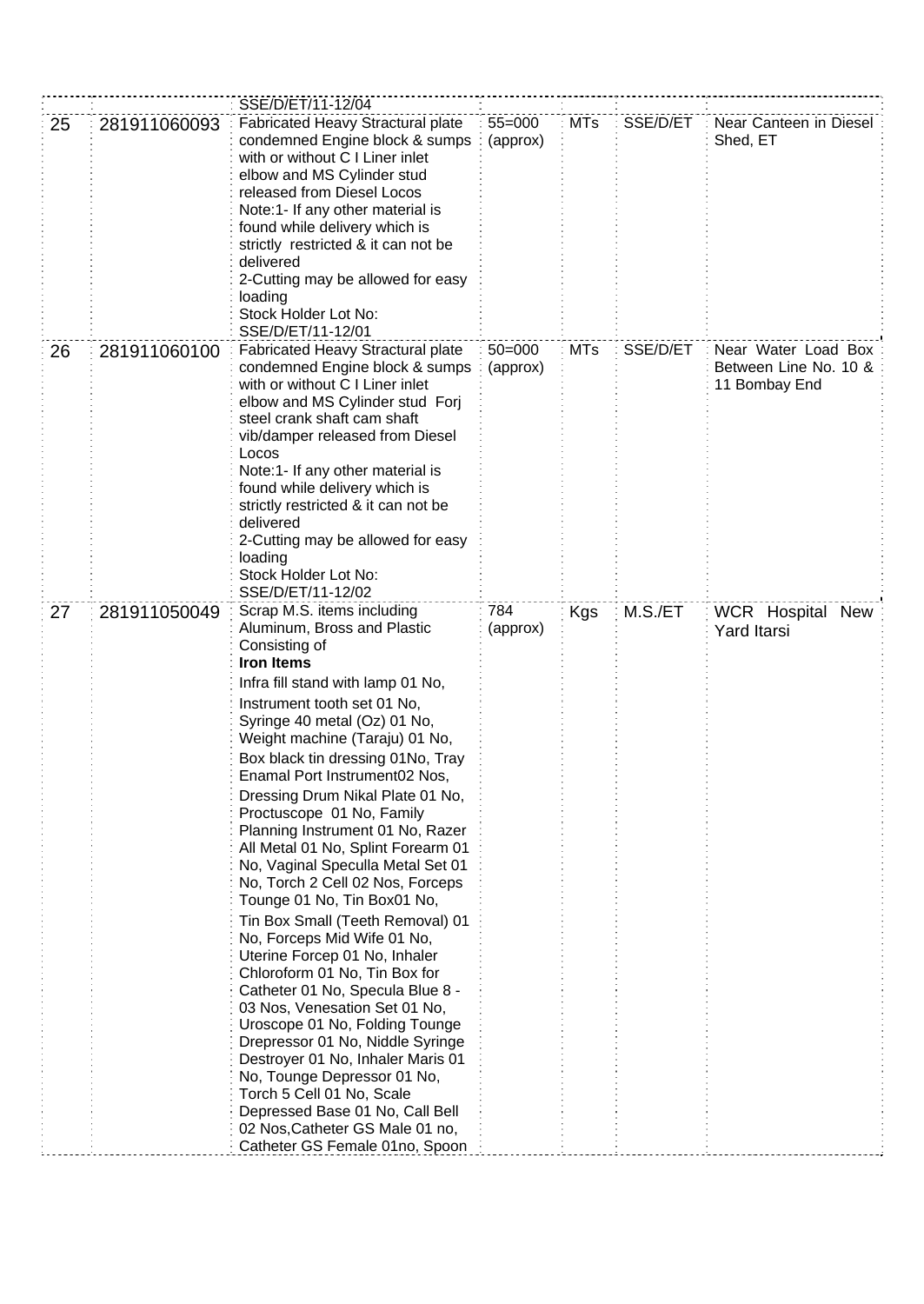| 01 No, Centrifuse Hand 01 No,<br>Self Stand Tin & Tiwar 01 No,<br>Lock 08 Nos, Sponge Holding<br>Forcep 03 Nos, Chittil Forcep 03<br>Nos, Artery Forcep big 03 Nos,<br>Artery Forcep mosquito 02 Nos,<br>Tooth Forcep 01 No, Steel Jug 01<br>No, Enamal Jug 03 Nos, Bowl<br>Enamal 02 Nos,<br>Enima Cane 01No, Ovum Forcep<br>01 No, Vulsulum Forcep 01 No,<br>Vaginal Speculum 03 Nos,<br>Proctoscope 01 No, Flow meter 02<br>No, Gizer with stand 01 No,<br>Kidney Tray 04 Nos, Block Pie 04<br>Nos, Piston 01 No, Glass<br>movement machine for ambulance<br>01 No, Cluch Plate 09 Nos,<br>Pressure Plate 02 Nos,<br>Aquaguard Filter 01 No, Frywheel<br>ring 03 Nos, Headlite wim 03 Nos,<br>Altenater 01 No,<br>Horn 05 Nos, Milometer 02 Nos,<br>Dinamometer Charge 03 Nos,<br>Greece Gun 02 Nos, SKF Berring<br>01 No, Master Cylinder 01 No,<br>Hub 02 Nos Excel 02 Nos, Tie<br>Rod 02 Nos, Push Rod 02 Nos,<br>Head Gear Liver 01 No, Senalite<br>Switch 01 No, Handle 02 Nos,<br>Shockup 01 No, Nuckle 02 Nos,<br>Connecter 01 No, High Pressure<br>Sterlizer 01 No, Iron Wheel 02<br>Nos, Rat Catcher Box 08 Nos,<br>Hazara 02 Nos, Measuring 03<br>Nos, Ice Box 01 No, Fawada,<br>Sewal, Lock 05 Nos, Oxygen<br>Stand 02 Nos, B.P Aperatus 10<br>Nos, Iron Bucket 05 Nos, Dressing<br>Drum 04 Nos, Iron Slate 19 Nos,<br>Gas Choolha 01 No, Steel Dekchi<br>04 Nos, Big Iron Credle 01 No,<br>Jack 02 Nos, Steel Bowl Box 2+1<br>Nos, Sterlizer 10 Nos, Extension<br>Light 01 No,<br><b>Machinery items- Diathermy</b><br>Machine 01 No, X-Ray Machine<br>60mA 01 No, Suction Machine 01<br>No, Orient Fan 01 No, Freeze<br>Gulmerg 280 Litre 01 No, Freeze<br>Kelvinator 165 Litre 02 Nos, Boils<br>Apperatus 01 No, Nebulizer 02<br>Nos, Typing Machine 02 Nos,<br>ECG Machine 03 Nos, Ben Fog<br>Genedating 01 No, Horizontal<br>High Pressure Sterilizer 01 No,<br>Centifug Pump 01 No, Battery<br>Charger 01 No<br><b>Aluminium Items</b><br>Aluminium Dekchi 5+1 Nos<br><b>Brasso Items</b> |  |  |  |
|---------------------------------------------------------------------------------------------------------------------------------------------------------------------------------------------------------------------------------------------------------------------------------------------------------------------------------------------------------------------------------------------------------------------------------------------------------------------------------------------------------------------------------------------------------------------------------------------------------------------------------------------------------------------------------------------------------------------------------------------------------------------------------------------------------------------------------------------------------------------------------------------------------------------------------------------------------------------------------------------------------------------------------------------------------------------------------------------------------------------------------------------------------------------------------------------------------------------------------------------------------------------------------------------------------------------------------------------------------------------------------------------------------------------------------------------------------------------------------------------------------------------------------------------------------------------------------------------------------------------------------------------------------------------------------------------------------------------------------------------------------------------------------------------------------------------------------------------------------------------------------------------------------------------------------------------------------------------------------------------------------------|--|--|--|
|                                                                                                                                                                                                                                                                                                                                                                                                                                                                                                                                                                                                                                                                                                                                                                                                                                                                                                                                                                                                                                                                                                                                                                                                                                                                                                                                                                                                                                                                                                                                                                                                                                                                                                                                                                                                                                                                                                                                                                                                               |  |  |  |
|                                                                                                                                                                                                                                                                                                                                                                                                                                                                                                                                                                                                                                                                                                                                                                                                                                                                                                                                                                                                                                                                                                                                                                                                                                                                                                                                                                                                                                                                                                                                                                                                                                                                                                                                                                                                                                                                                                                                                                                                               |  |  |  |
|                                                                                                                                                                                                                                                                                                                                                                                                                                                                                                                                                                                                                                                                                                                                                                                                                                                                                                                                                                                                                                                                                                                                                                                                                                                                                                                                                                                                                                                                                                                                                                                                                                                                                                                                                                                                                                                                                                                                                                                                               |  |  |  |
|                                                                                                                                                                                                                                                                                                                                                                                                                                                                                                                                                                                                                                                                                                                                                                                                                                                                                                                                                                                                                                                                                                                                                                                                                                                                                                                                                                                                                                                                                                                                                                                                                                                                                                                                                                                                                                                                                                                                                                                                               |  |  |  |
|                                                                                                                                                                                                                                                                                                                                                                                                                                                                                                                                                                                                                                                                                                                                                                                                                                                                                                                                                                                                                                                                                                                                                                                                                                                                                                                                                                                                                                                                                                                                                                                                                                                                                                                                                                                                                                                                                                                                                                                                               |  |  |  |
|                                                                                                                                                                                                                                                                                                                                                                                                                                                                                                                                                                                                                                                                                                                                                                                                                                                                                                                                                                                                                                                                                                                                                                                                                                                                                                                                                                                                                                                                                                                                                                                                                                                                                                                                                                                                                                                                                                                                                                                                               |  |  |  |
|                                                                                                                                                                                                                                                                                                                                                                                                                                                                                                                                                                                                                                                                                                                                                                                                                                                                                                                                                                                                                                                                                                                                                                                                                                                                                                                                                                                                                                                                                                                                                                                                                                                                                                                                                                                                                                                                                                                                                                                                               |  |  |  |
|                                                                                                                                                                                                                                                                                                                                                                                                                                                                                                                                                                                                                                                                                                                                                                                                                                                                                                                                                                                                                                                                                                                                                                                                                                                                                                                                                                                                                                                                                                                                                                                                                                                                                                                                                                                                                                                                                                                                                                                                               |  |  |  |
|                                                                                                                                                                                                                                                                                                                                                                                                                                                                                                                                                                                                                                                                                                                                                                                                                                                                                                                                                                                                                                                                                                                                                                                                                                                                                                                                                                                                                                                                                                                                                                                                                                                                                                                                                                                                                                                                                                                                                                                                               |  |  |  |
|                                                                                                                                                                                                                                                                                                                                                                                                                                                                                                                                                                                                                                                                                                                                                                                                                                                                                                                                                                                                                                                                                                                                                                                                                                                                                                                                                                                                                                                                                                                                                                                                                                                                                                                                                                                                                                                                                                                                                                                                               |  |  |  |
|                                                                                                                                                                                                                                                                                                                                                                                                                                                                                                                                                                                                                                                                                                                                                                                                                                                                                                                                                                                                                                                                                                                                                                                                                                                                                                                                                                                                                                                                                                                                                                                                                                                                                                                                                                                                                                                                                                                                                                                                               |  |  |  |
|                                                                                                                                                                                                                                                                                                                                                                                                                                                                                                                                                                                                                                                                                                                                                                                                                                                                                                                                                                                                                                                                                                                                                                                                                                                                                                                                                                                                                                                                                                                                                                                                                                                                                                                                                                                                                                                                                                                                                                                                               |  |  |  |
|                                                                                                                                                                                                                                                                                                                                                                                                                                                                                                                                                                                                                                                                                                                                                                                                                                                                                                                                                                                                                                                                                                                                                                                                                                                                                                                                                                                                                                                                                                                                                                                                                                                                                                                                                                                                                                                                                                                                                                                                               |  |  |  |
|                                                                                                                                                                                                                                                                                                                                                                                                                                                                                                                                                                                                                                                                                                                                                                                                                                                                                                                                                                                                                                                                                                                                                                                                                                                                                                                                                                                                                                                                                                                                                                                                                                                                                                                                                                                                                                                                                                                                                                                                               |  |  |  |
|                                                                                                                                                                                                                                                                                                                                                                                                                                                                                                                                                                                                                                                                                                                                                                                                                                                                                                                                                                                                                                                                                                                                                                                                                                                                                                                                                                                                                                                                                                                                                                                                                                                                                                                                                                                                                                                                                                                                                                                                               |  |  |  |
|                                                                                                                                                                                                                                                                                                                                                                                                                                                                                                                                                                                                                                                                                                                                                                                                                                                                                                                                                                                                                                                                                                                                                                                                                                                                                                                                                                                                                                                                                                                                                                                                                                                                                                                                                                                                                                                                                                                                                                                                               |  |  |  |
|                                                                                                                                                                                                                                                                                                                                                                                                                                                                                                                                                                                                                                                                                                                                                                                                                                                                                                                                                                                                                                                                                                                                                                                                                                                                                                                                                                                                                                                                                                                                                                                                                                                                                                                                                                                                                                                                                                                                                                                                               |  |  |  |
|                                                                                                                                                                                                                                                                                                                                                                                                                                                                                                                                                                                                                                                                                                                                                                                                                                                                                                                                                                                                                                                                                                                                                                                                                                                                                                                                                                                                                                                                                                                                                                                                                                                                                                                                                                                                                                                                                                                                                                                                               |  |  |  |
|                                                                                                                                                                                                                                                                                                                                                                                                                                                                                                                                                                                                                                                                                                                                                                                                                                                                                                                                                                                                                                                                                                                                                                                                                                                                                                                                                                                                                                                                                                                                                                                                                                                                                                                                                                                                                                                                                                                                                                                                               |  |  |  |
|                                                                                                                                                                                                                                                                                                                                                                                                                                                                                                                                                                                                                                                                                                                                                                                                                                                                                                                                                                                                                                                                                                                                                                                                                                                                                                                                                                                                                                                                                                                                                                                                                                                                                                                                                                                                                                                                                                                                                                                                               |  |  |  |
|                                                                                                                                                                                                                                                                                                                                                                                                                                                                                                                                                                                                                                                                                                                                                                                                                                                                                                                                                                                                                                                                                                                                                                                                                                                                                                                                                                                                                                                                                                                                                                                                                                                                                                                                                                                                                                                                                                                                                                                                               |  |  |  |
|                                                                                                                                                                                                                                                                                                                                                                                                                                                                                                                                                                                                                                                                                                                                                                                                                                                                                                                                                                                                                                                                                                                                                                                                                                                                                                                                                                                                                                                                                                                                                                                                                                                                                                                                                                                                                                                                                                                                                                                                               |  |  |  |
|                                                                                                                                                                                                                                                                                                                                                                                                                                                                                                                                                                                                                                                                                                                                                                                                                                                                                                                                                                                                                                                                                                                                                                                                                                                                                                                                                                                                                                                                                                                                                                                                                                                                                                                                                                                                                                                                                                                                                                                                               |  |  |  |
|                                                                                                                                                                                                                                                                                                                                                                                                                                                                                                                                                                                                                                                                                                                                                                                                                                                                                                                                                                                                                                                                                                                                                                                                                                                                                                                                                                                                                                                                                                                                                                                                                                                                                                                                                                                                                                                                                                                                                                                                               |  |  |  |
|                                                                                                                                                                                                                                                                                                                                                                                                                                                                                                                                                                                                                                                                                                                                                                                                                                                                                                                                                                                                                                                                                                                                                                                                                                                                                                                                                                                                                                                                                                                                                                                                                                                                                                                                                                                                                                                                                                                                                                                                               |  |  |  |
|                                                                                                                                                                                                                                                                                                                                                                                                                                                                                                                                                                                                                                                                                                                                                                                                                                                                                                                                                                                                                                                                                                                                                                                                                                                                                                                                                                                                                                                                                                                                                                                                                                                                                                                                                                                                                                                                                                                                                                                                               |  |  |  |
|                                                                                                                                                                                                                                                                                                                                                                                                                                                                                                                                                                                                                                                                                                                                                                                                                                                                                                                                                                                                                                                                                                                                                                                                                                                                                                                                                                                                                                                                                                                                                                                                                                                                                                                                                                                                                                                                                                                                                                                                               |  |  |  |
|                                                                                                                                                                                                                                                                                                                                                                                                                                                                                                                                                                                                                                                                                                                                                                                                                                                                                                                                                                                                                                                                                                                                                                                                                                                                                                                                                                                                                                                                                                                                                                                                                                                                                                                                                                                                                                                                                                                                                                                                               |  |  |  |
|                                                                                                                                                                                                                                                                                                                                                                                                                                                                                                                                                                                                                                                                                                                                                                                                                                                                                                                                                                                                                                                                                                                                                                                                                                                                                                                                                                                                                                                                                                                                                                                                                                                                                                                                                                                                                                                                                                                                                                                                               |  |  |  |
|                                                                                                                                                                                                                                                                                                                                                                                                                                                                                                                                                                                                                                                                                                                                                                                                                                                                                                                                                                                                                                                                                                                                                                                                                                                                                                                                                                                                                                                                                                                                                                                                                                                                                                                                                                                                                                                                                                                                                                                                               |  |  |  |
|                                                                                                                                                                                                                                                                                                                                                                                                                                                                                                                                                                                                                                                                                                                                                                                                                                                                                                                                                                                                                                                                                                                                                                                                                                                                                                                                                                                                                                                                                                                                                                                                                                                                                                                                                                                                                                                                                                                                                                                                               |  |  |  |
|                                                                                                                                                                                                                                                                                                                                                                                                                                                                                                                                                                                                                                                                                                                                                                                                                                                                                                                                                                                                                                                                                                                                                                                                                                                                                                                                                                                                                                                                                                                                                                                                                                                                                                                                                                                                                                                                                                                                                                                                               |  |  |  |
|                                                                                                                                                                                                                                                                                                                                                                                                                                                                                                                                                                                                                                                                                                                                                                                                                                                                                                                                                                                                                                                                                                                                                                                                                                                                                                                                                                                                                                                                                                                                                                                                                                                                                                                                                                                                                                                                                                                                                                                                               |  |  |  |
|                                                                                                                                                                                                                                                                                                                                                                                                                                                                                                                                                                                                                                                                                                                                                                                                                                                                                                                                                                                                                                                                                                                                                                                                                                                                                                                                                                                                                                                                                                                                                                                                                                                                                                                                                                                                                                                                                                                                                                                                               |  |  |  |
|                                                                                                                                                                                                                                                                                                                                                                                                                                                                                                                                                                                                                                                                                                                                                                                                                                                                                                                                                                                                                                                                                                                                                                                                                                                                                                                                                                                                                                                                                                                                                                                                                                                                                                                                                                                                                                                                                                                                                                                                               |  |  |  |
|                                                                                                                                                                                                                                                                                                                                                                                                                                                                                                                                                                                                                                                                                                                                                                                                                                                                                                                                                                                                                                                                                                                                                                                                                                                                                                                                                                                                                                                                                                                                                                                                                                                                                                                                                                                                                                                                                                                                                                                                               |  |  |  |
|                                                                                                                                                                                                                                                                                                                                                                                                                                                                                                                                                                                                                                                                                                                                                                                                                                                                                                                                                                                                                                                                                                                                                                                                                                                                                                                                                                                                                                                                                                                                                                                                                                                                                                                                                                                                                                                                                                                                                                                                               |  |  |  |
|                                                                                                                                                                                                                                                                                                                                                                                                                                                                                                                                                                                                                                                                                                                                                                                                                                                                                                                                                                                                                                                                                                                                                                                                                                                                                                                                                                                                                                                                                                                                                                                                                                                                                                                                                                                                                                                                                                                                                                                                               |  |  |  |
|                                                                                                                                                                                                                                                                                                                                                                                                                                                                                                                                                                                                                                                                                                                                                                                                                                                                                                                                                                                                                                                                                                                                                                                                                                                                                                                                                                                                                                                                                                                                                                                                                                                                                                                                                                                                                                                                                                                                                                                                               |  |  |  |
|                                                                                                                                                                                                                                                                                                                                                                                                                                                                                                                                                                                                                                                                                                                                                                                                                                                                                                                                                                                                                                                                                                                                                                                                                                                                                                                                                                                                                                                                                                                                                                                                                                                                                                                                                                                                                                                                                                                                                                                                               |  |  |  |
|                                                                                                                                                                                                                                                                                                                                                                                                                                                                                                                                                                                                                                                                                                                                                                                                                                                                                                                                                                                                                                                                                                                                                                                                                                                                                                                                                                                                                                                                                                                                                                                                                                                                                                                                                                                                                                                                                                                                                                                                               |  |  |  |
|                                                                                                                                                                                                                                                                                                                                                                                                                                                                                                                                                                                                                                                                                                                                                                                                                                                                                                                                                                                                                                                                                                                                                                                                                                                                                                                                                                                                                                                                                                                                                                                                                                                                                                                                                                                                                                                                                                                                                                                                               |  |  |  |
|                                                                                                                                                                                                                                                                                                                                                                                                                                                                                                                                                                                                                                                                                                                                                                                                                                                                                                                                                                                                                                                                                                                                                                                                                                                                                                                                                                                                                                                                                                                                                                                                                                                                                                                                                                                                                                                                                                                                                                                                               |  |  |  |
|                                                                                                                                                                                                                                                                                                                                                                                                                                                                                                                                                                                                                                                                                                                                                                                                                                                                                                                                                                                                                                                                                                                                                                                                                                                                                                                                                                                                                                                                                                                                                                                                                                                                                                                                                                                                                                                                                                                                                                                                               |  |  |  |
|                                                                                                                                                                                                                                                                                                                                                                                                                                                                                                                                                                                                                                                                                                                                                                                                                                                                                                                                                                                                                                                                                                                                                                                                                                                                                                                                                                                                                                                                                                                                                                                                                                                                                                                                                                                                                                                                                                                                                                                                               |  |  |  |
|                                                                                                                                                                                                                                                                                                                                                                                                                                                                                                                                                                                                                                                                                                                                                                                                                                                                                                                                                                                                                                                                                                                                                                                                                                                                                                                                                                                                                                                                                                                                                                                                                                                                                                                                                                                                                                                                                                                                                                                                               |  |  |  |
|                                                                                                                                                                                                                                                                                                                                                                                                                                                                                                                                                                                                                                                                                                                                                                                                                                                                                                                                                                                                                                                                                                                                                                                                                                                                                                                                                                                                                                                                                                                                                                                                                                                                                                                                                                                                                                                                                                                                                                                                               |  |  |  |
|                                                                                                                                                                                                                                                                                                                                                                                                                                                                                                                                                                                                                                                                                                                                                                                                                                                                                                                                                                                                                                                                                                                                                                                                                                                                                                                                                                                                                                                                                                                                                                                                                                                                                                                                                                                                                                                                                                                                                                                                               |  |  |  |
|                                                                                                                                                                                                                                                                                                                                                                                                                                                                                                                                                                                                                                                                                                                                                                                                                                                                                                                                                                                                                                                                                                                                                                                                                                                                                                                                                                                                                                                                                                                                                                                                                                                                                                                                                                                                                                                                                                                                                                                                               |  |  |  |
|                                                                                                                                                                                                                                                                                                                                                                                                                                                                                                                                                                                                                                                                                                                                                                                                                                                                                                                                                                                                                                                                                                                                                                                                                                                                                                                                                                                                                                                                                                                                                                                                                                                                                                                                                                                                                                                                                                                                                                                                               |  |  |  |
|                                                                                                                                                                                                                                                                                                                                                                                                                                                                                                                                                                                                                                                                                                                                                                                                                                                                                                                                                                                                                                                                                                                                                                                                                                                                                                                                                                                                                                                                                                                                                                                                                                                                                                                                                                                                                                                                                                                                                                                                               |  |  |  |
|                                                                                                                                                                                                                                                                                                                                                                                                                                                                                                                                                                                                                                                                                                                                                                                                                                                                                                                                                                                                                                                                                                                                                                                                                                                                                                                                                                                                                                                                                                                                                                                                                                                                                                                                                                                                                                                                                                                                                                                                               |  |  |  |
|                                                                                                                                                                                                                                                                                                                                                                                                                                                                                                                                                                                                                                                                                                                                                                                                                                                                                                                                                                                                                                                                                                                                                                                                                                                                                                                                                                                                                                                                                                                                                                                                                                                                                                                                                                                                                                                                                                                                                                                                               |  |  |  |
|                                                                                                                                                                                                                                                                                                                                                                                                                                                                                                                                                                                                                                                                                                                                                                                                                                                                                                                                                                                                                                                                                                                                                                                                                                                                                                                                                                                                                                                                                                                                                                                                                                                                                                                                                                                                                                                                                                                                                                                                               |  |  |  |
|                                                                                                                                                                                                                                                                                                                                                                                                                                                                                                                                                                                                                                                                                                                                                                                                                                                                                                                                                                                                                                                                                                                                                                                                                                                                                                                                                                                                                                                                                                                                                                                                                                                                                                                                                                                                                                                                                                                                                                                                               |  |  |  |
|                                                                                                                                                                                                                                                                                                                                                                                                                                                                                                                                                                                                                                                                                                                                                                                                                                                                                                                                                                                                                                                                                                                                                                                                                                                                                                                                                                                                                                                                                                                                                                                                                                                                                                                                                                                                                                                                                                                                                                                                               |  |  |  |
|                                                                                                                                                                                                                                                                                                                                                                                                                                                                                                                                                                                                                                                                                                                                                                                                                                                                                                                                                                                                                                                                                                                                                                                                                                                                                                                                                                                                                                                                                                                                                                                                                                                                                                                                                                                                                                                                                                                                                                                                               |  |  |  |
|                                                                                                                                                                                                                                                                                                                                                                                                                                                                                                                                                                                                                                                                                                                                                                                                                                                                                                                                                                                                                                                                                                                                                                                                                                                                                                                                                                                                                                                                                                                                                                                                                                                                                                                                                                                                                                                                                                                                                                                                               |  |  |  |
|                                                                                                                                                                                                                                                                                                                                                                                                                                                                                                                                                                                                                                                                                                                                                                                                                                                                                                                                                                                                                                                                                                                                                                                                                                                                                                                                                                                                                                                                                                                                                                                                                                                                                                                                                                                                                                                                                                                                                                                                               |  |  |  |
|                                                                                                                                                                                                                                                                                                                                                                                                                                                                                                                                                                                                                                                                                                                                                                                                                                                                                                                                                                                                                                                                                                                                                                                                                                                                                                                                                                                                                                                                                                                                                                                                                                                                                                                                                                                                                                                                                                                                                                                                               |  |  |  |
|                                                                                                                                                                                                                                                                                                                                                                                                                                                                                                                                                                                                                                                                                                                                                                                                                                                                                                                                                                                                                                                                                                                                                                                                                                                                                                                                                                                                                                                                                                                                                                                                                                                                                                                                                                                                                                                                                                                                                                                                               |  |  |  |
|                                                                                                                                                                                                                                                                                                                                                                                                                                                                                                                                                                                                                                                                                                                                                                                                                                                                                                                                                                                                                                                                                                                                                                                                                                                                                                                                                                                                                                                                                                                                                                                                                                                                                                                                                                                                                                                                                                                                                                                                               |  |  |  |
|                                                                                                                                                                                                                                                                                                                                                                                                                                                                                                                                                                                                                                                                                                                                                                                                                                                                                                                                                                                                                                                                                                                                                                                                                                                                                                                                                                                                                                                                                                                                                                                                                                                                                                                                                                                                                                                                                                                                                                                                               |  |  |  |
|                                                                                                                                                                                                                                                                                                                                                                                                                                                                                                                                                                                                                                                                                                                                                                                                                                                                                                                                                                                                                                                                                                                                                                                                                                                                                                                                                                                                                                                                                                                                                                                                                                                                                                                                                                                                                                                                                                                                                                                                               |  |  |  |
|                                                                                                                                                                                                                                                                                                                                                                                                                                                                                                                                                                                                                                                                                                                                                                                                                                                                                                                                                                                                                                                                                                                                                                                                                                                                                                                                                                                                                                                                                                                                                                                                                                                                                                                                                                                                                                                                                                                                                                                                               |  |  |  |
|                                                                                                                                                                                                                                                                                                                                                                                                                                                                                                                                                                                                                                                                                                                                                                                                                                                                                                                                                                                                                                                                                                                                                                                                                                                                                                                                                                                                                                                                                                                                                                                                                                                                                                                                                                                                                                                                                                                                                                                                               |  |  |  |
|                                                                                                                                                                                                                                                                                                                                                                                                                                                                                                                                                                                                                                                                                                                                                                                                                                                                                                                                                                                                                                                                                                                                                                                                                                                                                                                                                                                                                                                                                                                                                                                                                                                                                                                                                                                                                                                                                                                                                                                                               |  |  |  |
|                                                                                                                                                                                                                                                                                                                                                                                                                                                                                                                                                                                                                                                                                                                                                                                                                                                                                                                                                                                                                                                                                                                                                                                                                                                                                                                                                                                                                                                                                                                                                                                                                                                                                                                                                                                                                                                                                                                                                                                                               |  |  |  |
|                                                                                                                                                                                                                                                                                                                                                                                                                                                                                                                                                                                                                                                                                                                                                                                                                                                                                                                                                                                                                                                                                                                                                                                                                                                                                                                                                                                                                                                                                                                                                                                                                                                                                                                                                                                                                                                                                                                                                                                                               |  |  |  |
|                                                                                                                                                                                                                                                                                                                                                                                                                                                                                                                                                                                                                                                                                                                                                                                                                                                                                                                                                                                                                                                                                                                                                                                                                                                                                                                                                                                                                                                                                                                                                                                                                                                                                                                                                                                                                                                                                                                                                                                                               |  |  |  |
|                                                                                                                                                                                                                                                                                                                                                                                                                                                                                                                                                                                                                                                                                                                                                                                                                                                                                                                                                                                                                                                                                                                                                                                                                                                                                                                                                                                                                                                                                                                                                                                                                                                                                                                                                                                                                                                                                                                                                                                                               |  |  |  |
|                                                                                                                                                                                                                                                                                                                                                                                                                                                                                                                                                                                                                                                                                                                                                                                                                                                                                                                                                                                                                                                                                                                                                                                                                                                                                                                                                                                                                                                                                                                                                                                                                                                                                                                                                                                                                                                                                                                                                                                                               |  |  |  |
|                                                                                                                                                                                                                                                                                                                                                                                                                                                                                                                                                                                                                                                                                                                                                                                                                                                                                                                                                                                                                                                                                                                                                                                                                                                                                                                                                                                                                                                                                                                                                                                                                                                                                                                                                                                                                                                                                                                                                                                                               |  |  |  |
|                                                                                                                                                                                                                                                                                                                                                                                                                                                                                                                                                                                                                                                                                                                                                                                                                                                                                                                                                                                                                                                                                                                                                                                                                                                                                                                                                                                                                                                                                                                                                                                                                                                                                                                                                                                                                                                                                                                                                                                                               |  |  |  |
|                                                                                                                                                                                                                                                                                                                                                                                                                                                                                                                                                                                                                                                                                                                                                                                                                                                                                                                                                                                                                                                                                                                                                                                                                                                                                                                                                                                                                                                                                                                                                                                                                                                                                                                                                                                                                                                                                                                                                                                                               |  |  |  |
|                                                                                                                                                                                                                                                                                                                                                                                                                                                                                                                                                                                                                                                                                                                                                                                                                                                                                                                                                                                                                                                                                                                                                                                                                                                                                                                                                                                                                                                                                                                                                                                                                                                                                                                                                                                                                                                                                                                                                                                                               |  |  |  |
|                                                                                                                                                                                                                                                                                                                                                                                                                                                                                                                                                                                                                                                                                                                                                                                                                                                                                                                                                                                                                                                                                                                                                                                                                                                                                                                                                                                                                                                                                                                                                                                                                                                                                                                                                                                                                                                                                                                                                                                                               |  |  |  |
|                                                                                                                                                                                                                                                                                                                                                                                                                                                                                                                                                                                                                                                                                                                                                                                                                                                                                                                                                                                                                                                                                                                                                                                                                                                                                                                                                                                                                                                                                                                                                                                                                                                                                                                                                                                                                                                                                                                                                                                                               |  |  |  |
|                                                                                                                                                                                                                                                                                                                                                                                                                                                                                                                                                                                                                                                                                                                                                                                                                                                                                                                                                                                                                                                                                                                                                                                                                                                                                                                                                                                                                                                                                                                                                                                                                                                                                                                                                                                                                                                                                                                                                                                                               |  |  |  |
|                                                                                                                                                                                                                                                                                                                                                                                                                                                                                                                                                                                                                                                                                                                                                                                                                                                                                                                                                                                                                                                                                                                                                                                                                                                                                                                                                                                                                                                                                                                                                                                                                                                                                                                                                                                                                                                                                                                                                                                                               |  |  |  |
|                                                                                                                                                                                                                                                                                                                                                                                                                                                                                                                                                                                                                                                                                                                                                                                                                                                                                                                                                                                                                                                                                                                                                                                                                                                                                                                                                                                                                                                                                                                                                                                                                                                                                                                                                                                                                                                                                                                                                                                                               |  |  |  |
|                                                                                                                                                                                                                                                                                                                                                                                                                                                                                                                                                                                                                                                                                                                                                                                                                                                                                                                                                                                                                                                                                                                                                                                                                                                                                                                                                                                                                                                                                                                                                                                                                                                                                                                                                                                                                                                                                                                                                                                                               |  |  |  |
|                                                                                                                                                                                                                                                                                                                                                                                                                                                                                                                                                                                                                                                                                                                                                                                                                                                                                                                                                                                                                                                                                                                                                                                                                                                                                                                                                                                                                                                                                                                                                                                                                                                                                                                                                                                                                                                                                                                                                                                                               |  |  |  |
|                                                                                                                                                                                                                                                                                                                                                                                                                                                                                                                                                                                                                                                                                                                                                                                                                                                                                                                                                                                                                                                                                                                                                                                                                                                                                                                                                                                                                                                                                                                                                                                                                                                                                                                                                                                                                                                                                                                                                                                                               |  |  |  |
|                                                                                                                                                                                                                                                                                                                                                                                                                                                                                                                                                                                                                                                                                                                                                                                                                                                                                                                                                                                                                                                                                                                                                                                                                                                                                                                                                                                                                                                                                                                                                                                                                                                                                                                                                                                                                                                                                                                                                                                                               |  |  |  |
|                                                                                                                                                                                                                                                                                                                                                                                                                                                                                                                                                                                                                                                                                                                                                                                                                                                                                                                                                                                                                                                                                                                                                                                                                                                                                                                                                                                                                                                                                                                                                                                                                                                                                                                                                                                                                                                                                                                                                                                                               |  |  |  |
|                                                                                                                                                                                                                                                                                                                                                                                                                                                                                                                                                                                                                                                                                                                                                                                                                                                                                                                                                                                                                                                                                                                                                                                                                                                                                                                                                                                                                                                                                                                                                                                                                                                                                                                                                                                                                                                                                                                                                                                                               |  |  |  |
|                                                                                                                                                                                                                                                                                                                                                                                                                                                                                                                                                                                                                                                                                                                                                                                                                                                                                                                                                                                                                                                                                                                                                                                                                                                                                                                                                                                                                                                                                                                                                                                                                                                                                                                                                                                                                                                                                                                                                                                                               |  |  |  |
|                                                                                                                                                                                                                                                                                                                                                                                                                                                                                                                                                                                                                                                                                                                                                                                                                                                                                                                                                                                                                                                                                                                                                                                                                                                                                                                                                                                                                                                                                                                                                                                                                                                                                                                                                                                                                                                                                                                                                                                                               |  |  |  |
|                                                                                                                                                                                                                                                                                                                                                                                                                                                                                                                                                                                                                                                                                                                                                                                                                                                                                                                                                                                                                                                                                                                                                                                                                                                                                                                                                                                                                                                                                                                                                                                                                                                                                                                                                                                                                                                                                                                                                                                                               |  |  |  |
|                                                                                                                                                                                                                                                                                                                                                                                                                                                                                                                                                                                                                                                                                                                                                                                                                                                                                                                                                                                                                                                                                                                                                                                                                                                                                                                                                                                                                                                                                                                                                                                                                                                                                                                                                                                                                                                                                                                                                                                                               |  |  |  |
|                                                                                                                                                                                                                                                                                                                                                                                                                                                                                                                                                                                                                                                                                                                                                                                                                                                                                                                                                                                                                                                                                                                                                                                                                                                                                                                                                                                                                                                                                                                                                                                                                                                                                                                                                                                                                                                                                                                                                                                                               |  |  |  |
|                                                                                                                                                                                                                                                                                                                                                                                                                                                                                                                                                                                                                                                                                                                                                                                                                                                                                                                                                                                                                                                                                                                                                                                                                                                                                                                                                                                                                                                                                                                                                                                                                                                                                                                                                                                                                                                                                                                                                                                                               |  |  |  |
|                                                                                                                                                                                                                                                                                                                                                                                                                                                                                                                                                                                                                                                                                                                                                                                                                                                                                                                                                                                                                                                                                                                                                                                                                                                                                                                                                                                                                                                                                                                                                                                                                                                                                                                                                                                                                                                                                                                                                                                                               |  |  |  |
|                                                                                                                                                                                                                                                                                                                                                                                                                                                                                                                                                                                                                                                                                                                                                                                                                                                                                                                                                                                                                                                                                                                                                                                                                                                                                                                                                                                                                                                                                                                                                                                                                                                                                                                                                                                                                                                                                                                                                                                                               |  |  |  |
|                                                                                                                                                                                                                                                                                                                                                                                                                                                                                                                                                                                                                                                                                                                                                                                                                                                                                                                                                                                                                                                                                                                                                                                                                                                                                                                                                                                                                                                                                                                                                                                                                                                                                                                                                                                                                                                                                                                                                                                                               |  |  |  |
|                                                                                                                                                                                                                                                                                                                                                                                                                                                                                                                                                                                                                                                                                                                                                                                                                                                                                                                                                                                                                                                                                                                                                                                                                                                                                                                                                                                                                                                                                                                                                                                                                                                                                                                                                                                                                                                                                                                                                                                                               |  |  |  |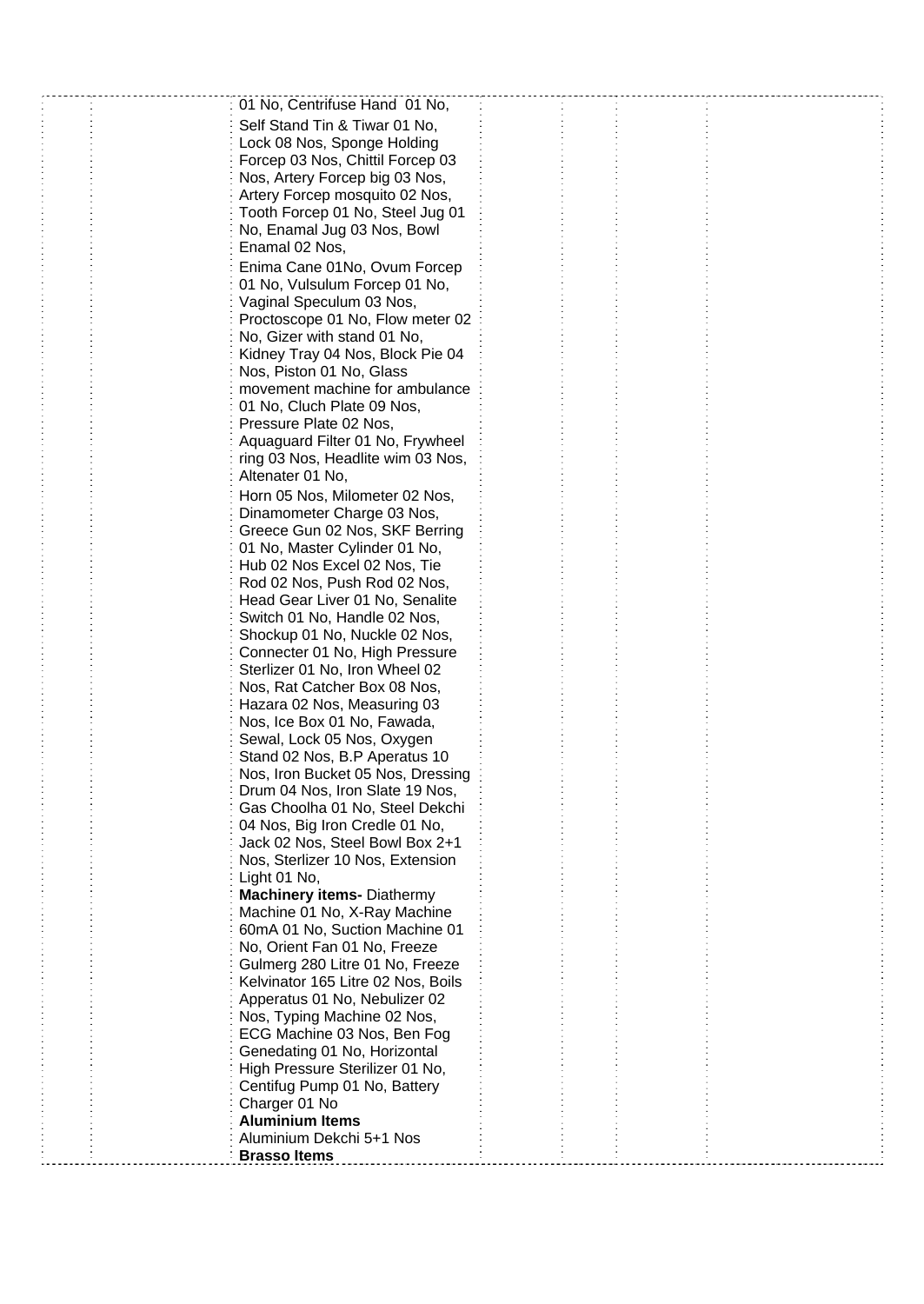|    |                    | Brasso Sinker Pump 01 No,<br>Stove 4 Burner 01 No<br><b>Plastic Items</b><br>Plastic Sinker Pump 01 No<br>Breathe analyzer 01 No<br>Stock Holder Lot No:<br>ET/MEDI/DS/26/10                                                                                                                                                                                                                                                                                                                                                                                                        |                   |            |                           |                                                                                                                |
|----|--------------------|-------------------------------------------------------------------------------------------------------------------------------------------------------------------------------------------------------------------------------------------------------------------------------------------------------------------------------------------------------------------------------------------------------------------------------------------------------------------------------------------------------------------------------------------------------------------------------------|-------------------|------------|---------------------------|----------------------------------------------------------------------------------------------------------------|
|    | <b>NON FERROUS</b> |                                                                                                                                                                                                                                                                                                                                                                                                                                                                                                                                                                                     |                   |            |                           |                                                                                                                |
| 28 | 281911040005       | Condemned Non ferrous scrap<br>various type Copper Cable with<br>rubber insulation with or without<br>lug size. released from diesel<br>locomotive<br>A-1925/24" Generator Cable 1500<br>Kgs<br>B-1325/24" T/Motor Cable<br>6000 Kgs<br>C-650/02 MM Gredas Cable 2500<br>Kgs. Note: 1-If any other<br>material is found while delivery,<br>which is strictly restricted ⁢<br>can not be delivered.<br>2- (will be sold to CPCB<br>approved purchaser)<br>Stockholder's Lot No.<br>SSE/D/ET/10-11/22                                                                                 | 10000<br>(approx) | Kgs        | SSE/D/<br>ЕT              | Near Motor vehicle<br>section garage No.5<br>in Diesel Loco shed<br>Itarsi 'A'                                 |
| 29 | 281911040008       | Condemned Aluminum<br>components such as Rediator<br>fan blad, Exp. LP piston,<br>cylinder head PRG, TSC rotar<br>and inter midiate casing, oil<br>cacher BK BL fan, MU jumper<br>cap, FIP cover Tepit cover,<br>PCS, OPS body, MR, BP, BC<br>gauge body and various type<br>Air brake valve with and<br>without minor bross ferrous<br>plastic and rubber attachment<br>released from diesel<br>locomotive.<br>Note: If any other material is<br>found while delivery, which is<br>strictly restricted & it can not be<br>delivered.<br>Stockholder's Lot No.<br>SSE/D/ET/10-11/20 | 3500<br>(approx)  | Kgs        | SSE/D/<br>EТ              | "C"<br>Near<br>Motor<br>vehicle<br>section<br>No.5<br>in.<br>garage<br><b>Diesel</b><br>shed<br>Loco<br>Itarsi |
|    | <b>Machinery</b>   |                                                                                                                                                                                                                                                                                                                                                                                                                                                                                                                                                                                     |                   |            |                           |                                                                                                                |
| 30 | 281911040001       | Scrap Point machine released<br>unserviceable beyond<br>repairable point operating<br>machine(along with motors)<br>Motors capacity<br>1-110 VDC<br>2-5.3 A.<br>3-1700 RPM 4-0.44 W.<br>Note: Delivery will be actual<br>quantity (Nos) basis.<br>Stockholder's Lot No.                                                                                                                                                                                                                                                                                                             | 117               | <b>Nos</b> | SSE/<br>Signal/RRI<br>/ET | SSE/Signal/RRI/ET's<br>Depot premises near<br>platform No.5<br><b>BPL</b><br>end ET Area-A                     |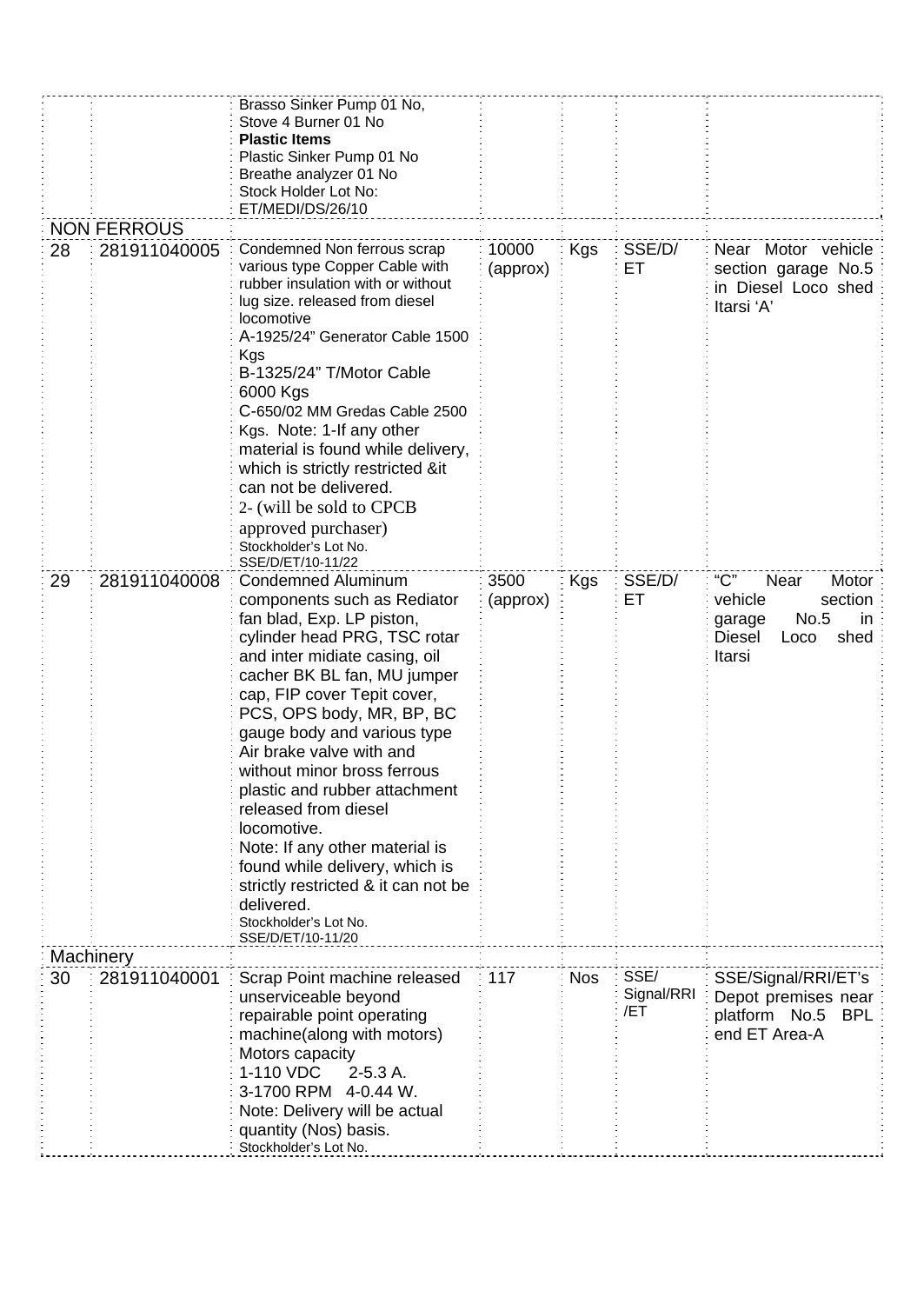|         |                      | ET/Sig. /Scrap/Point machine/01                                                                                                                                                                                                                                                                                                                                                                                                                                                                                                                                                                                                                                                                                                                                                                                                                                                                                                             |                        |            |                                |                                                                 |
|---------|----------------------|---------------------------------------------------------------------------------------------------------------------------------------------------------------------------------------------------------------------------------------------------------------------------------------------------------------------------------------------------------------------------------------------------------------------------------------------------------------------------------------------------------------------------------------------------------------------------------------------------------------------------------------------------------------------------------------------------------------------------------------------------------------------------------------------------------------------------------------------------------------------------------------------------------------------------------------------|------------------------|------------|--------------------------------|-----------------------------------------------------------------|
| 31      | 281911050063         | Cond. Air Compressor diesel<br>driven 105 CFM RPM 1500 with<br>air reservoir tank make- KG                                                                                                                                                                                                                                                                                                                                                                                                                                                                                                                                                                                                                                                                                                                                                                                                                                                  | 01                     | No         | SSE/C&W/<br>Gen/BINA           | Rake<br>Maintenance<br>Depot BINA                               |
|         |                      | Khosla, Model-KG Mfg year<br>1965, M/c No. 2041 (DSP No.<br>4/309)                                                                                                                                                                                                                                                                                                                                                                                                                                                                                                                                                                                                                                                                                                                                                                                                                                                                          |                        |            |                                |                                                                 |
|         |                      | Stock Holder Lot No:Bina/02                                                                                                                                                                                                                                                                                                                                                                                                                                                                                                                                                                                                                                                                                                                                                                                                                                                                                                                 |                        |            |                                |                                                                 |
| 32      | 281911050059         | Shappers Machine 26" stroke<br>asset No. of holderT/4 Make-<br>Smith & Mills Cincinnati OHIO<br>USA with motor 8 HP S. No.<br>7585 Make Prabhat Engg<br>Machine Type -25<br>Stock Holder Lot No:<br>Blna/01                                                                                                                                                                                                                                                                                                                                                                                                                                                                                                                                                                                                                                                                                                                                 | 01                     | No         | SSE/C&W/<br>Gen/BINA           | <b>Sick</b><br>Line<br>(M/Shop)<br><b>Bina</b>                  |
| Vehicle |                      |                                                                                                                                                                                                                                                                                                                                                                                                                                                                                                                                                                                                                                                                                                                                                                                                                                                                                                                                             |                        |            |                                |                                                                 |
| 33      | 281911050058         | Truck No MBD8419 Capacity<br>19.6 KP Type p-4-3 Seats with<br>driver Model 1982 Chasis No.<br>64229021072 Engine No. 4S<br>.41621 Premier Road Master<br>Stock Holder SS-11 No:<br>ET/SSE/(Elec.)/M/Scrap/091                                                                                                                                                                                                                                                                                                                                                                                                                                                                                                                                                                                                                                                                                                                               | 01                     | No.        | SSE/Elect/<br>M/ET             | office<br>Grounded<br>in<br>premises<br>οf<br>SSE/Elec./M/PY/ET |
|         |                      | <b>PART-B' DEPOT</b>                                                                                                                                                                                                                                                                                                                                                                                                                                                                                                                                                                                                                                                                                                                                                                                                                                                                                                                        |                        |            |                                |                                                                 |
|         | <b>OTHER FERROUS</b> |                                                                                                                                                                                                                                                                                                                                                                                                                                                                                                                                                                                                                                                                                                                                                                                                                                                                                                                                             |                        |            |                                |                                                                 |
| 34      | 280911060033         | <b>Scrap Ferrous of Condemned</b>                                                                                                                                                                                                                                                                                                                                                                                                                                                                                                                                                                                                                                                                                                                                                                                                                                                                                                           | $51 = 000$             | <b>MTs</b> | Dy.CMM/                        | E-96 to E-108 /                                                 |
|         |                      | Bogie Frame released from<br>coaches with or without bush, dust<br>shield spring and rubber washer.<br>Stock Holder Lot No<br>BPL/CRWS/11-12/Bogie Frame/02/0030                                                                                                                                                                                                                                                                                                                                                                                                                                                                                                                                                                                                                                                                                                                                                                            | (approx)               |            | CRWS/<br><b>BPL</b>            | New Scrap<br>Yard<br>CRWS / BPL                                 |
| 35      | 280911060035         | Scrap ferrous consist of cut up<br>parts of coaches including scrap<br>mouldings, ms sheet, Channels,<br>round bars, angles, different type<br>of rods, brackets, valves, strips,<br>covers, nuts, bolts, rivets, cotters,<br>keys, pins, and plates with or<br>without attachment of bush,<br>head stock assembly, trough floor<br>, ms berth chains , pipes,<br>condenser housing, body side<br>doors, vestibule doors, Foot Step<br>and Foot plate etc., Panels of<br>coaches with or without minor LP<br>sheet /wooden//non-ferrous<br>attachments, if any.<br>RESTRICTED ITEM-1.AXLE BOX<br>SPRING AND BOLSTER SPRING .2.<br>SCREW COUPLING. BRAKE BEAM,<br>DRAW HOOK, BUFFER PLUNGER,<br>BUFFER SOCKET, VACUUM<br>RESERVOIR. 3. CAST IRON ITEM.4.<br>STAINLESS STEEL ITEMS.5 GI PIPE<br>ABOVE 3' LENGTH 6, ALL TYPE OF<br><b>BEARING.</b><br>NOTE-(A) NON FERROUS (EXCEPT<br>MINOR ATTACHMENT) IF ANY<br>FOUND IN THE LOT WILL NOT BE | $72 = 000$<br>(approx) | <b>MTs</b> | Dy.CMM/<br>CRWS/<br><b>BPL</b> | W-111 to W-126 / New<br>Scrap Yard /CRWS /<br><b>BPL</b>        |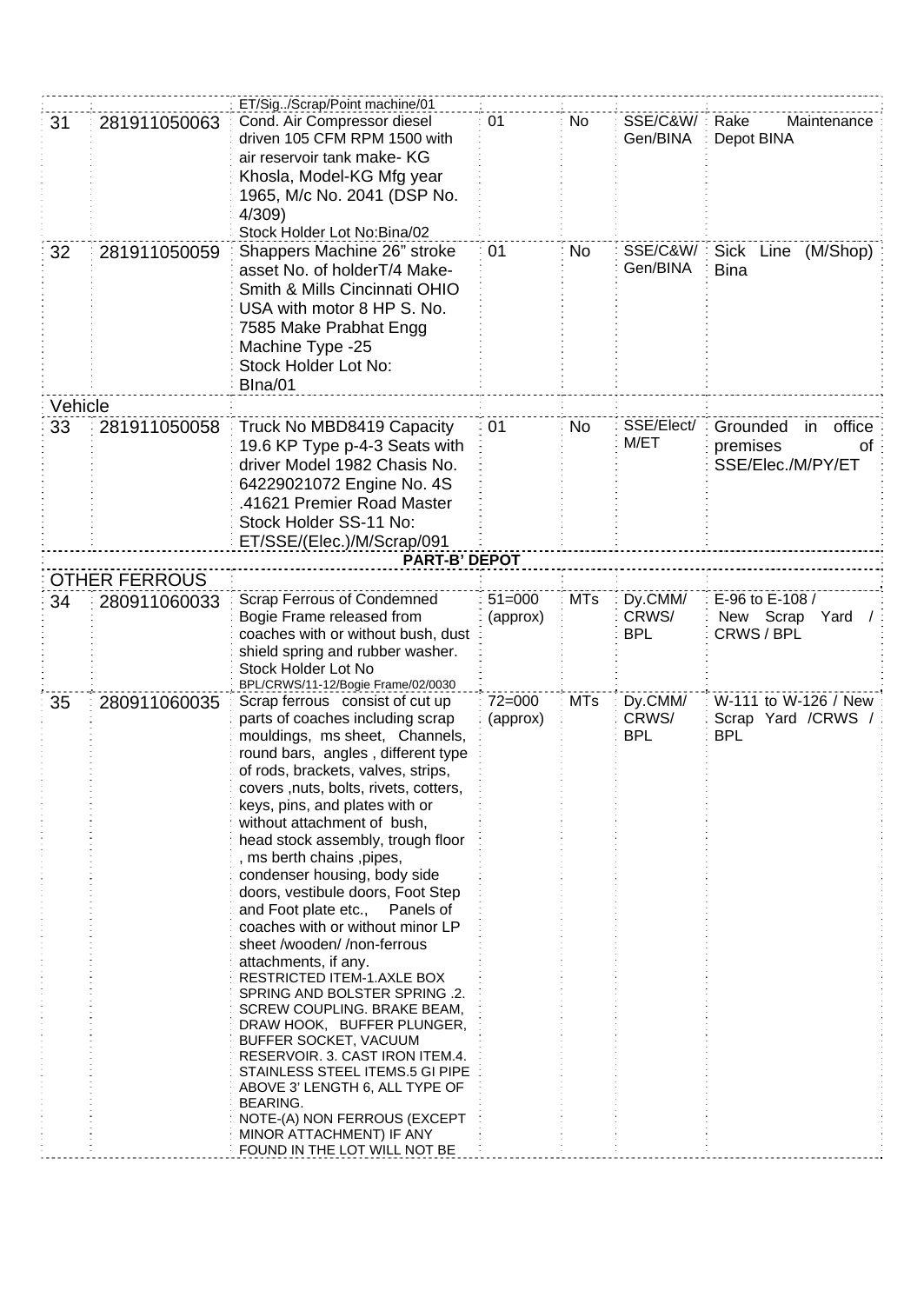|    |              | DELIVERED (B) REGARDING                                            |             |            |            |                               |
|----|--------------|--------------------------------------------------------------------|-------------|------------|------------|-------------------------------|
|    |              | CLASSIFICATION OF ITEMS,                                           |             |            |            |                               |
|    |              | DEPOT OFFICER VERDICT WILL BE                                      |             |            |            |                               |
|    |              | FINAL FOR ANY DISPUTE.                                             |             |            |            |                               |
|    |              | Stock Holder Lot No                                                |             |            |            |                               |
|    |              | BPL/CRWS/11-                                                       |             |            |            |                               |
|    |              | 12/FERROUS/02/0032                                                 |             |            |            |                               |
| 36 | 280911060038 | SC LP SHEET DOOR OF SORT                                           | $14 = 000$  | <b>MTs</b> | Dy.CMM/    | D-256 to D-260 / Scrap        |
|    |              | AND SIZES WITH OR WITHOUT MS                                       | (approx)    |            | CRWS/      | Yard / CRWS / BPL             |
|    |              | FRAME AND MINOR NON                                                |             |            | <b>BPL</b> |                               |
|    |              | <b>FERROUS ATTACHMENTS LIKE</b>                                    |             |            |            |                               |
|    |              | HANDLE, HOOK, LATCH, HINGES,                                       |             |            |            |                               |
|    |              | SCREWS, STRIPS ETC.                                                |             |            |            |                               |
|    |              | Stock Holder Lot No                                                |             |            |            |                               |
|    |              | BPL/CRWS/11-12/LP SHEET DOOR /                                     |             |            |            |                               |
|    |              | 02/0035                                                            |             |            |            |                               |
| 37 | 280911060039 | Scrap ferrous consist of cut up                                    | $202 = 000$ | <b>MTs</b> | Dy.CMM/    | E-373<br>to<br>F-394/Scrap    |
|    |              | parts of coaches including scrap                                   | (approx)    |            | CRWS/      | Yard /CRWS / BPL              |
|    |              | mouldings, ms sheet, Channels,                                     |             |            | <b>BPL</b> |                               |
|    |              | round bars, angles, different type                                 |             |            |            |                               |
|    |              | of rods, brackets, valves, strips,                                 |             |            |            |                               |
|    |              | covers, nuts, bolts, rivets, cotters,                              |             |            |            |                               |
|    |              | keys, pins, and plates with or                                     |             |            |            |                               |
|    |              | without attachment of bush,                                        |             |            |            |                               |
|    |              | head stock assembly, trough floor                                  |             |            |            |                               |
|    |              | , ms berth chains , pipes,                                         |             |            |            |                               |
|    |              | condenser housing, body side                                       |             |            |            |                               |
|    |              | doors, vestibule doors, Foot Step                                  |             |            |            |                               |
|    |              |                                                                    |             |            |            |                               |
|    |              | and Foot plate etc., Panels of                                     |             |            |            |                               |
|    |              | coaches with or without minor LP                                   |             |            |            |                               |
|    |              | sheet /wooden//non-ferrous                                         |             |            |            |                               |
|    |              | attachments, if any. RESTRICTED                                    |             |            |            |                               |
|    |              | ITEM-1.AXLE BOX SPRING AND                                         |             |            |            |                               |
|    |              | <b>BOLSTER SPRING .2. SCREW</b>                                    |             |            |            |                               |
|    |              | COUPLING. BRAKE BEAM, DRAW                                         |             |            |            |                               |
|    |              | HOOK, BUFFER PLUNGER,                                              |             |            |            |                               |
|    |              | BUFFER SOCKET, VACUUM                                              |             |            |            |                               |
|    |              | RESERVOIR. 3. CAST IRON ITEM.4.<br>STAINLESS STEEL ITEMS.5 GI PIPE |             |            |            |                               |
|    |              | ABOVE 3' LENGTH 6, ALL TYPE OF                                     |             |            |            |                               |
|    |              | BEARING.                                                           |             |            |            |                               |
|    |              | NOTE-(A) NON FERROUS (EXCEPT                                       |             |            |            |                               |
|    |              | MINOR ATTACHMENT) IF ANY                                           |             |            |            |                               |
|    |              | FOUND IN THE LOT WILL NOT BE                                       |             |            |            |                               |
|    |              | DELIVERED (B) REGARDING                                            |             |            |            |                               |
|    |              | CLASSIFICATION OF ITEMS,                                           |             |            |            |                               |
|    |              | DEPOT OFFICER VERDICT WILL BE                                      |             |            |            |                               |
|    |              | FINAL FOR ANY DISPUTE.                                             |             |            |            |                               |
|    |              | Stock Holder Lot No                                                |             |            |            |                               |
|    |              | BPL/CRWS/11-12/FERROUS/02/0036                                     |             |            |            |                               |
| 38 | 280911070040 | Scrap ferrous consist of cut up                                    | $73 = 000$  | <b>MTs</b> | Dy.CMM/C   | W-130 to W-140 / New          |
|    |              | parts of coaches including scrap                                   | (approx)    |            | RWS/BPL    | <b>Scrap Yard /CRWS / BPL</b> |
|    |              | mouldings, ms sheet, Channels,                                     |             |            |            |                               |
|    |              | round bars, angles, different type                                 |             |            |            |                               |
|    |              | of rods, brackets, valves, strips,                                 |             |            |            |                               |
|    |              | covers, nuts, bolts, rivets, cotters,                              |             |            |            |                               |
|    |              |                                                                    |             |            |            |                               |
|    |              | keys, pins, and plates with or                                     |             |            |            |                               |
|    |              | without attachment of bush,                                        |             |            |            |                               |
|    |              | head stock assembly, trough floor                                  |             |            |            |                               |
|    |              | , ms berth chains ,pipes,                                          |             |            |            |                               |
|    |              | condenser housing, body side                                       |             |            |            |                               |
|    |              | doors, vestibule doors, Foot Step                                  |             |            |            |                               |
|    |              | and Foot plate etc.,<br>Panels of                                  |             |            |            |                               |
|    |              | coaches with or without minor LP                                   |             |            |            |                               |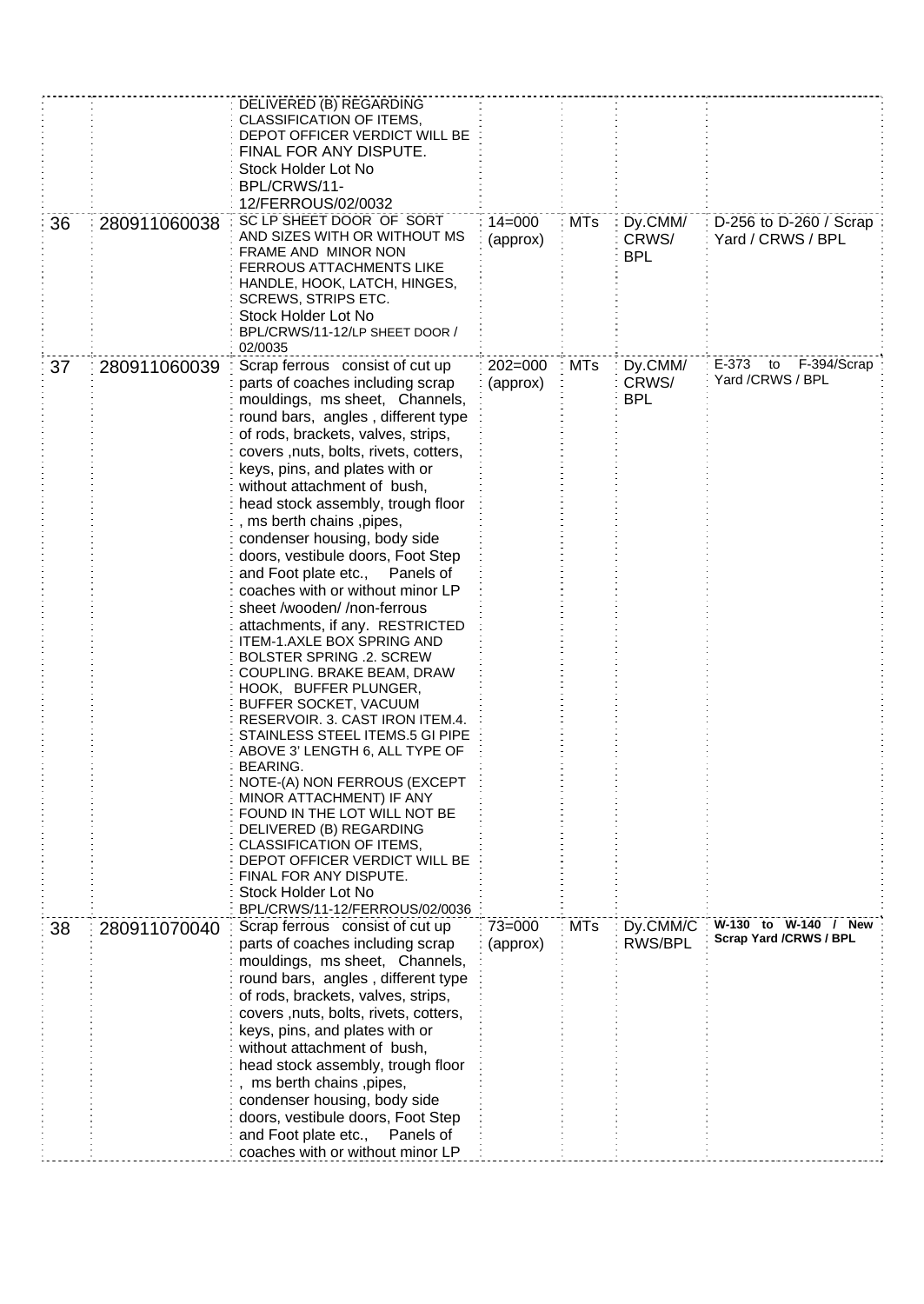|    |              | sheet /wooden/ /non-ferrous                                         |                        |            |                      |                                               |
|----|--------------|---------------------------------------------------------------------|------------------------|------------|----------------------|-----------------------------------------------|
|    |              | attachments, if any and scrap                                       |                        |            |                      |                                               |
|    |              | ferrous released from Paint Booth                                   |                        |            |                      |                                               |
|    |              | (condemned paint line system)                                       |                        |            |                      |                                               |
|    |              | RESTRICTED ITEM-1.AXLE BOX<br>SPRING AND BOLSTER SPRING .2.         |                        |            |                      |                                               |
|    |              | SCREW COUPLING. BRAKE BEAM,                                         |                        |            |                      |                                               |
|    |              | DRAW HOOK, BUFFER PLUNGER,                                          |                        |            |                      |                                               |
|    |              | BUFFER SOCKET, VACUUM                                               |                        |            |                      |                                               |
|    |              | RESERVOIR, 3, CAST IRON ITEM.4.                                     |                        |            |                      |                                               |
|    |              | STAINLESS STEEL ITEMS.5 GI PIPE                                     |                        |            |                      |                                               |
|    |              | ABOVE 3' LENGTH 6, ALL TYPE OF<br><b>BEARING.</b>                   |                        |            |                      |                                               |
|    |              | NOTE-(A) NON FERROUS (EXCEPT                                        |                        |            |                      |                                               |
|    |              | MINOR ATTACHMENT) IF ANY                                            |                        |            |                      |                                               |
|    |              | FOUND IN THE LOT WILL NOT BE                                        |                        |            |                      |                                               |
|    |              | DELIVERED (B) REGARDING<br>CLASSIFICATION OF ITEMS,                 |                        |            |                      |                                               |
|    |              | DEPOT OFFICER VERDICT WILL BE                                       |                        |            |                      |                                               |
|    |              | FINAL FOR ANY DISPUTE.                                              |                        |            |                      |                                               |
|    |              | Stock Holder Lot No                                                 |                        |            |                      |                                               |
|    |              | BPL/CRWS/11-12/FERROUS/03/0037                                      |                        |            |                      |                                               |
| 39 | 280911070042 | <b>SCRAP STAINLESS STEEL</b><br><b>CONSISTING OF SS</b>             | $03 = 370$             | <b>MTs</b> | Dy.CMM/C:<br>RWS/BPL | A-area/Near<br>weigh                          |
|    |              | MOULDINGS, SS SHEETS, SS                                            | (approx)               |            |                      | bridge and Near EP-<br>186/R.Section<br>Road/ |
|    |              | STRIPS, WITH OR WITHOUT                                             |                        |            |                      | SCRAP YARD/CRWS/                              |
|    |              | <b>MINOR FERROUS</b>                                                |                        |            |                      | BPL (in 02 Stacks)                            |
|    |              | ATTACHMENT.                                                         |                        |            |                      |                                               |
|    |              | Stock Holder Lot No                                                 |                        |            |                      |                                               |
|    |              | BPL/CRWS/ 11-12/SS/03/0039                                          |                        |            |                      |                                               |
| 40 | 280911070047 | SCRAP CI Gr. II consisting of CI                                    | $30 = 000$             | <b>MTs</b> | Dy.CMM/C:            | F-397to F-405/ SCRAP                          |
|    |              | Pulley, Brake block, CI seat                                        | (approx)               |            | RWS/BPL              | YARD/CRWS/ BPL                                |
|    |              | bracket etc., vaccum cylinder with<br>or without minor rubber / Non |                        |            |                      |                                               |
|    |              | ferrous attached if any.                                            |                        |            |                      |                                               |
|    |              | Stock Holder Lot No                                                 |                        |            |                      |                                               |
|    |              | BPL/CRWS/11-12/CI GR.11/IR/                                         |                        |            |                      |                                               |
|    |              | 03/0044                                                             |                        |            |                      |                                               |
| 41 | 280911070057 | <b>SCRAP FERROUS CONSISTING</b>                                     | $36 = 000$             | <b>MTs</b> | Dy.CMM/C             | E-343 to E-350/Scrap                          |
|    |              | OF BRAKE BEAM/TRUSS BAR<br>OF SORT AND SIZES                        | (approx)               |            | RWS/BPL              | Yard / CRWS / BPL                             |
|    |              | RELEASED FROM COACHES                                               |                        |            |                      |                                               |
|    |              | WITH OR WITHOUT MINOR NON                                           |                        |            |                      |                                               |
|    |              | FERROUS ATTACHED IN THE                                             |                        |            |                      |                                               |
|    |              | WIRE ROPE AND BRAKE                                                 |                        |            |                      |                                               |
|    |              | SHOE HEAD IF ANY.                                                   |                        |            |                      |                                               |
|    |              | Stock Holder Lot No                                                 |                        |            |                      |                                               |
|    |              | BPL/ CRWS /11-12/BK-                                                |                        |            |                      |                                               |
|    |              | BEAM/03/0054                                                        |                        |            |                      |                                               |
| 42 | 280911070058 | <b>SCRAP STAINLESS STEEL</b><br>CONSISTING OF S. S. INLAY, S.       | $03 = 940$<br>(approx) | <b>MTs</b> | Dy.CMM/C<br>RWS/BPL  | Bin No 02 & 03 and<br>EP-186/R.Section        |
|    |              | S. LAVOTARY PAN RELEASED                                            |                        |            |                      | Road/SCRAP<br>YARD/                           |
|    |              | FROM COACHES WITH MINOR                                             |                        |            |                      | CRWS/BPL(in<br>02                             |
|    |              | FERROUS ATTACHMENTS.                                                |                        |            |                      | stacks)                                       |
|    |              | Stock Holder Lot No                                                 |                        |            |                      |                                               |
|    |              | BPL/CRWS/ 11-12/SS-                                                 |                        |            |                      |                                               |
|    |              | INLAY/03/0055                                                       |                        |            |                      |                                               |
| 43 | 280911070059 | <b>SC. STAINLESS STEEL</b>                                          | $07 = 470$             | <b>MTs</b> | Dy.CMM/C             | In front of $EP-185 / R$ .                    |
|    |              | CONSISTING OF S S TROUGH                                            | (approx)               |            | RWS/BPL              | Section Road / SCRAP                          |
|    |              | FLOOR RELEASED FROM<br>COACHES WITH OR WITHOUT                      |                        |            |                      | YARD / CRWS / BPL                             |
|    |              | <b>MINOR FERROUS</b>                                                |                        |            |                      |                                               |
|    |              | ATTACHMENT.                                                         |                        |            |                      |                                               |
|    |              |                                                                     |                        |            |                      |                                               |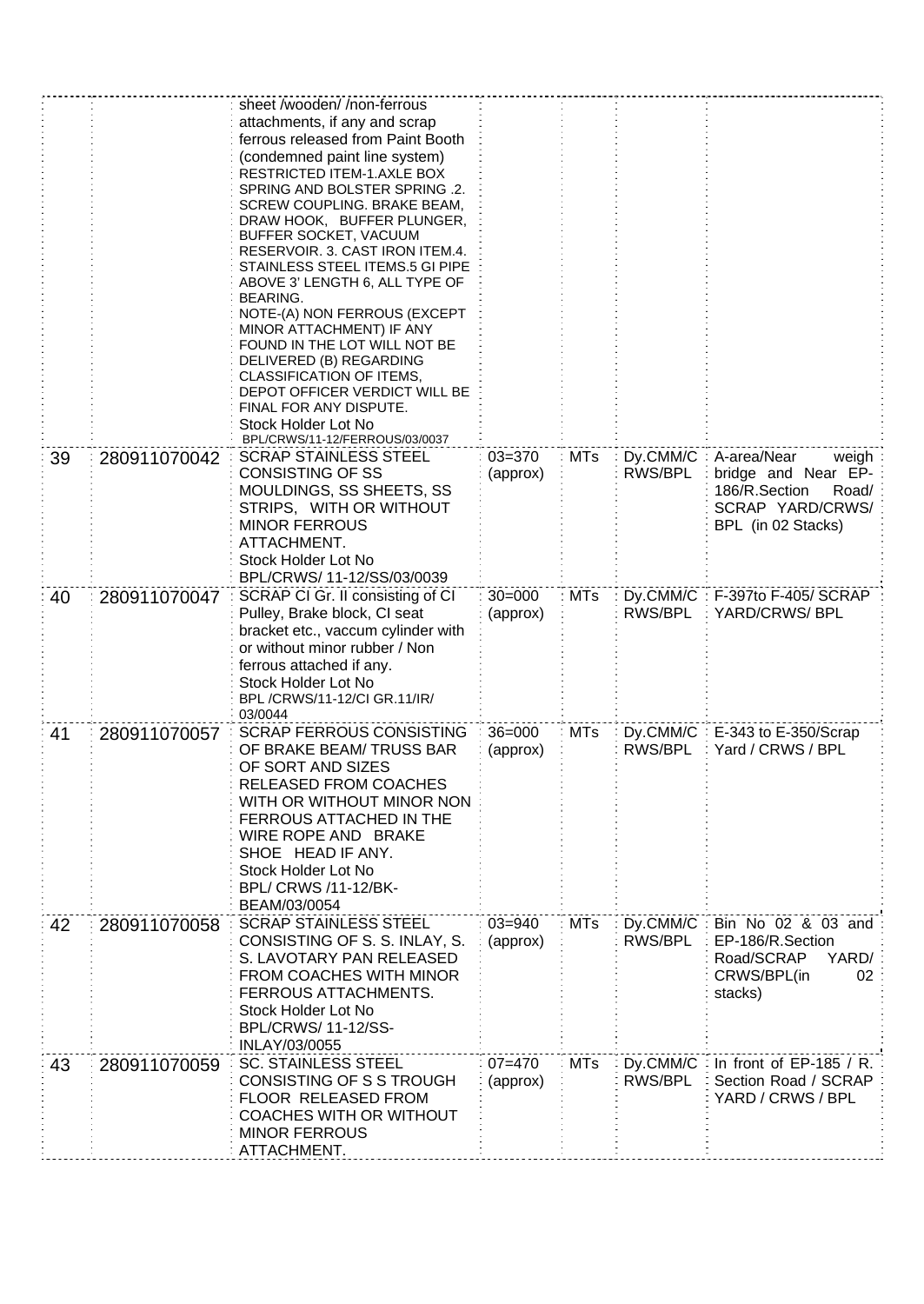|    |                    | Stock Holder Lot No<br>BPL/CRWS/11-12/SS TROUGH<br>FLOOR/03/0056                                                                                                                                                                                                                                                                                                                                                                                                                                                                                                                                                                                                                                                                                                                                                                                                                                                                                                                                                                                                                                                                                                                                      |                    |            |                                |                                                                                            |
|----|--------------------|-------------------------------------------------------------------------------------------------------------------------------------------------------------------------------------------------------------------------------------------------------------------------------------------------------------------------------------------------------------------------------------------------------------------------------------------------------------------------------------------------------------------------------------------------------------------------------------------------------------------------------------------------------------------------------------------------------------------------------------------------------------------------------------------------------------------------------------------------------------------------------------------------------------------------------------------------------------------------------------------------------------------------------------------------------------------------------------------------------------------------------------------------------------------------------------------------------|--------------------|------------|--------------------------------|--------------------------------------------------------------------------------------------|
| 44 | 280911070060       | Scrap ferrous consist of cut up<br>parts of coaches including scrap<br>mouldings, ms sheet, Channels,<br>round bars, angles, different type<br>of rods, brackets, valves, strips,<br>covers, nuts, bolts, rivets, cotters,<br>keys, pins, and plates with or<br>without attachment of bush,<br>head stock assembly, trough floor<br>, ms berth chains , pipes,<br>condenser housing, body side<br>doors, vestibule doors, Foot Step<br>and Foot plate etc.,<br>Panels of<br>coaches with or without minor LP<br>sheet /wooden//non-ferrous<br>attachments, if any and scrap<br>ferrous released from Paint Booth<br>(condemned paint line system)<br>RESTRICTED ITEM-1.AXLE BOX<br>SPRING AND BOLSTER SPRING .2.<br>SCREW COUPLING. BRAKE BEAM,<br>DRAW HOOK, BUFFER PLUNGER,<br>BUFFER SOCKET, VACUUM<br>RESERVOIR. 3. CAST IRON ITEM.4.<br>STAINLESS STEEL ITEMS.5 GI PIPE<br>ABOVE 3' LENGTH 6, ALL TYPE OF<br>BEARING.<br>NOTE-(A) NON FERROUS (EXCEPT<br>MINOR ATTACHMENT) IF ANY<br>FOUND IN THE LOT WILL NOT BE<br>DELIVERED (B) REGARDING<br>CLASSIFICATION OF ITEMS,<br>DEPOT OFFICER VERDICT WILL BE<br>FINAL FOR ANY DISPUTE.<br>Stock Holder Lot No<br>BPL/CRWS/11-<br>12/FERROUS/03/0057 | 76=000<br>(approx) | <b>MTs</b> | $Dy$ .CMM/C:<br>RWS/BPL        | D-209 to D-227 / Scrap<br>Yard /CRWS / BPL                                                 |
|    | <b>NON-FERROUS</b> |                                                                                                                                                                                                                                                                                                                                                                                                                                                                                                                                                                                                                                                                                                                                                                                                                                                                                                                                                                                                                                                                                                                                                                                                       |                    |            |                                |                                                                                            |
| 45 | 280910120587       | Condemned scrap various type<br>carbon brush with copper tail<br>released from diesel locomotive<br>equipment<br>Note: If any other material is found<br>while delivery which is strictly<br>restricted and it cannot be<br>delivered.<br>Stockholder's Lot No.<br>SSE/D/ET/10-11/15                                                                                                                                                                                                                                                                                                                                                                                                                                                                                                                                                                                                                                                                                                                                                                                                                                                                                                                  | 2500<br>(approx)   | Kgs.       | SSE/D/ET                       | Location 'B' near Motor<br>vehicle section Garage<br>No. 5 in Diesel Loco<br>Shed, Itarsi. |
| 46 | 280910030468       | SCRAP Copper cable with PVC<br>and Rubber of different sizes with<br>minor attachment of ferrous &<br>brass.(will be sold to CPCB<br>approved purchaser)<br>Stock Holder Lot No:<br>BPL/CRWS/ 09-10/Copper<br>Cable/13/221                                                                                                                                                                                                                                                                                                                                                                                                                                                                                                                                                                                                                                                                                                                                                                                                                                                                                                                                                                            | 2300<br>(Approx)   | <b>Kgs</b> | Dy.CMM/<br>CRWS/<br><b>BPL</b> | Cage/ETL<br>Shop/CRWS/ BPL                                                                 |
| 47 | 280911070046       | Scrap Electrical items consisting<br>of tube light fitting released from<br>coaches with or without choke,<br>starter, acrylic cover, F L Tube                                                                                                                                                                                                                                                                                                                                                                                                                                                                                                                                                                                                                                                                                                                                                                                                                                                                                                                                                                                                                                                        | 8500<br>(Approx)   | Kgs        | Dy.CMM/<br>CRWS/<br><b>BPL</b> | E-01 to E-09/NEW<br><b>SCRAP YARD/CRWS/</b><br><b>BPL</b>                                  |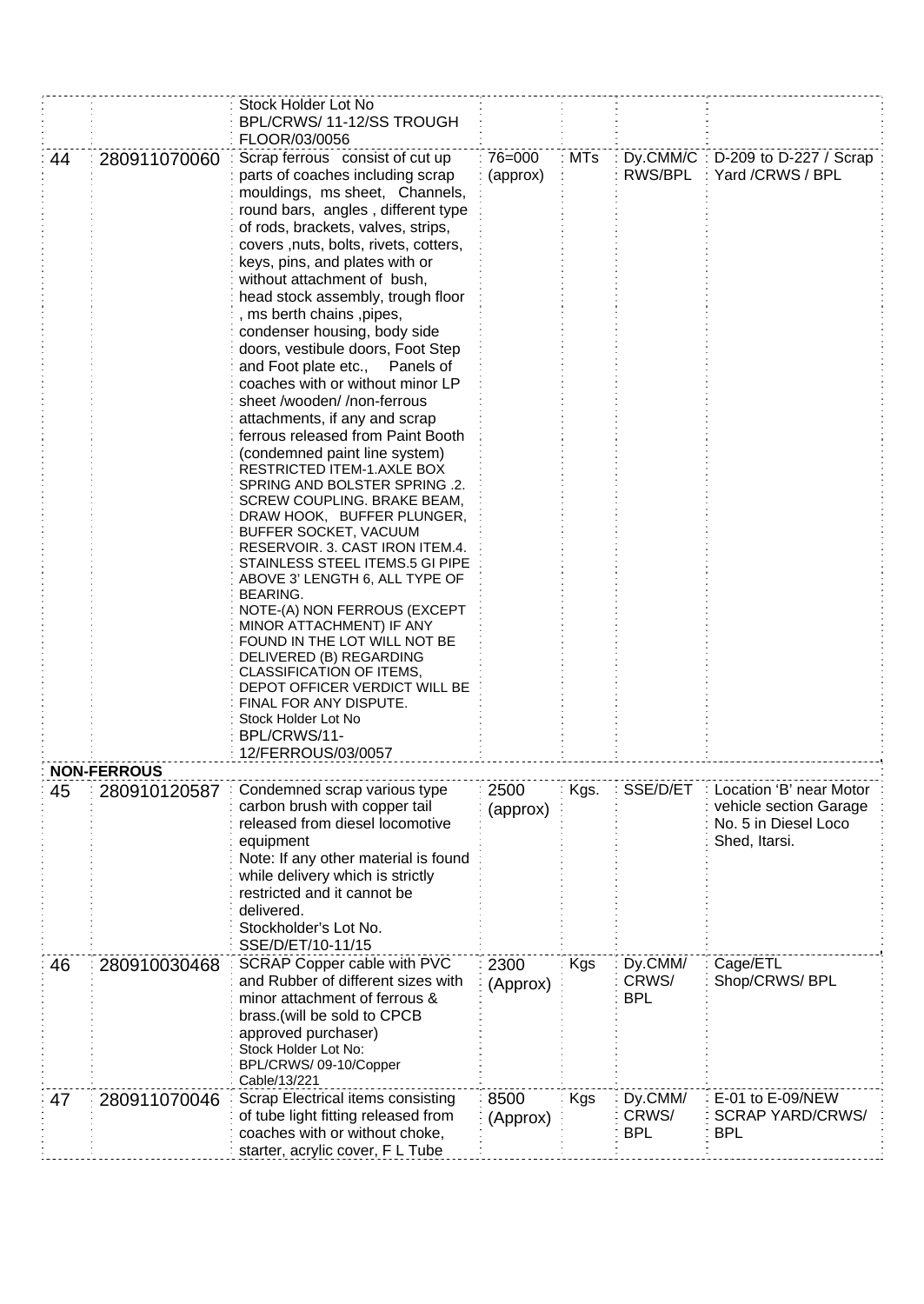|    |                  | ete. With or without minor<br>rubber/non ferrous attachment of<br>small pieces of copper and<br>aluminium etc.<br>Stock Holder Lot No:<br>BPL/CRWS/ 11-12/TL Fitting/03/0043                                                                                                                                                                                                                                                                                                                                                                                    |                   |      |                                |                                                               |
|----|------------------|-----------------------------------------------------------------------------------------------------------------------------------------------------------------------------------------------------------------------------------------------------------------------------------------------------------------------------------------------------------------------------------------------------------------------------------------------------------------------------------------------------------------------------------------------------------------|-------------------|------|--------------------------------|---------------------------------------------------------------|
| 48 | 280911070056     | Scrap aluminium consisting of<br>Moulding, window frame,<br>chequred sheet of all sort and<br>sizes etc. with or without minor<br>ferrous /SS/L P sheet / rubber<br>/wooden attachment if any. And<br>aluminium rear & front cover<br>released from coaches, Aluminium<br>cable, Aluminium conductor, tube<br>lap holder, starter FL armature<br>cable.<br>Stock Holder Lot No:<br>BPL/CRWS/ 11-12/ALUMINIUM /03/0053                                                                                                                                           | 14900<br>(Approx) | Kgs  | Dy.CMM/<br>CRWS/<br><b>BPL</b> | Room No 2 and 9/R.<br>Section Road / SCRAP<br>YARD/ CRWS/ BPL |
|    | <b>Machinery</b> |                                                                                                                                                                                                                                                                                                                                                                                                                                                                                                                                                                 |                   |      |                                |                                                               |
| 49 | 280911020031     | Scrap Condemned CNC Plasma<br>Profile Cutting Machine Plant No.<br>087M consisting of machine parts<br>(1) Power source auto height<br>control Max-100 Hyperthem Sr.<br>No. 70-1241, Stock No. 059011<br>(2) Burny-3 CNC Controller M/c<br>No. 86.150.30, Type MNC-3-<br>034621-000 (3) Burny-3 CNC<br>Controller Operating Panel (4)<br>AVR Servo System Model No.<br>AVR Cap-3 KVA Sr. No 07/10/90<br>Saha Electronic, Calcutta (5)<br>Torch Height Control make-<br>Hyperthem Sr.No. 2-300.<br>Stockholder's Lot No.<br>BPL/CRWS/10-11/CNC<br>Plasma/08/0180 | 01                | No.  | Dy CMM C<br>RWS/BPL            | A-55, Scrap Yard,<br><b>CRWS/BPL</b>                          |
| 50 | 280911070048     | <b>SCRAP</b> Machine Hydraulic Pallet<br>Truck Plant No.097<br>P,098P,099P,100P,101P,102P<br>,103P,104P,105P&106P (05 Nos<br>Pallet Trucks are without manual<br>pump out of 10 Nos), Make - M/s<br>Fibro Industrial Trading Co,<br>Mumbai<br>Stockholder's Lot No.<br>BPL/CRWS/ 11-12/ Hyd. Pallet<br>Track Plant/03/0045                                                                                                                                                                                                                                      | 10                | Nos. | RWS/BPL                        | Dy CMM C : D-283/ Sc. Yard<br>/CRWS / BPL                     |
| 51 | 280911070049     | <b>SCRAP Car Washing Plant, Plant</b><br>No 084P, Model No WM-501T,<br>Make - M/s Elgi Equipment,<br>Coimbatore with Motor & Pump.<br>Stockholder's Lot No.<br>BPL/CRWS/11-12/HY. LIFTING<br>PLATFORM /03/0046                                                                                                                                                                                                                                                                                                                                                  | 01                | No.  | Dy CMM C<br>RWS/BPL            | D 305/SCRAP YARD<br>/CRWS/BPL.                                |
| 52 | 280911070050     | Scrap Condemned A C Loco<br>compressor with motor NADP -<br>8460 - 2 top, Plant No. 168 M/A &<br>168 M/B, Model No KPC-2000<br>Compressor.                                                                                                                                                                                                                                                                                                                                                                                                                      | 02                | Nos. | Dy CMM C:<br>RWS/BPL           | D-300 / Scrap Yard/<br>CRWS / BPL                             |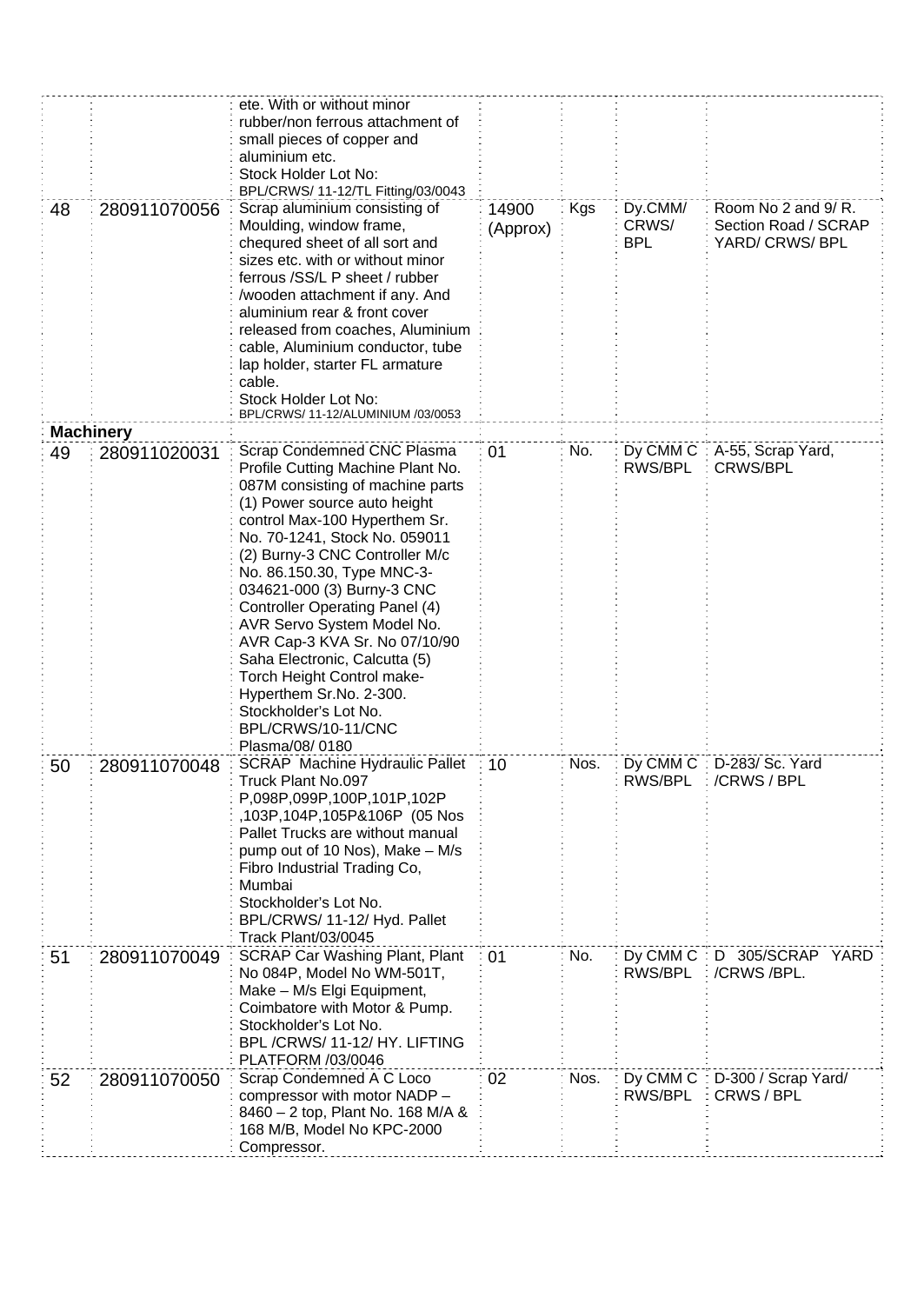|    |                      | Stockholder's Lot No.<br>BPL /CRWS/ 11-12/Compressor<br>Plant/03/0047                                                                                                                                                                                                                                                                                                                                                                                   |                         |            |                                |                                                                      |
|----|----------------------|---------------------------------------------------------------------------------------------------------------------------------------------------------------------------------------------------------------------------------------------------------------------------------------------------------------------------------------------------------------------------------------------------------------------------------------------------------|-------------------------|------------|--------------------------------|----------------------------------------------------------------------|
| 53 | 280911070051         | SCRAP Hydraulic Floor crane,<br>Plant No 043P, 044P, 045P, 046P,<br>047P. Make M/s Vankos<br>Company, Patna.<br>Stockholder's Lot No.<br>BPL/CRWS/11-12/HY. LIFTING<br>PLATFORM /03/0048                                                                                                                                                                                                                                                                | 05                      | Nos.       | Dy CMM C<br>RWS/BPL            | D-240/Near<br>Railway<br>Track/SCRAPYARD<br>/CRWS/BPL.               |
| 54 | 280911070052         | Scrap Condemned Hydraulic<br>Lifting platform, Plant No 116P/A,<br>116P/E, 116P/F, 116P/G.116P/H,<br>Make - M/s Vankos Company,<br>Patna<br>Stockholder's Lot No.<br>BPL/CRWS/ 11-12/ Portable<br>Crane /03/0049                                                                                                                                                                                                                                        | 05                      | Nos.       | Dy CMM C:<br>RWS/BPL           | D-300 near railway<br>track Sc. Yard CRWS /<br><b>BPL</b>            |
|    | <b>MISCELLANEOUS</b> |                                                                                                                                                                                                                                                                                                                                                                                                                                                         |                         |            |                                |                                                                      |
| 55 | 280911030046         | Scrap Ply wood , Compreg ply,<br>MDF board of sort and sizes<br>released from coaches with or<br>without attachment of pvc, minor<br>ferrous i.e nails, screw and small<br>strip if any.<br>Stock Holder Lot No<br>BPL/CRWS/10-11/PLY/09/0198                                                                                                                                                                                                           | $25 = 000$<br>(Approx.) | <b>MTs</b> | Dy.CMM/<br>CRWS/<br><b>BPL</b> | Near EP-185/R.<br>Section Road /<br><b>SCRAP YARD / CRWS</b><br>/BPL |
| 56 | 280911030048         | SCRAP BERTHS AND SEAT, BACK<br>REST OF CHAIR CAR RELEASED<br>FROM COACHES OF SORT AND<br>SIZES WITH OR WITHOUT<br>FERROUS FRAME, COIR / FOAM,<br>PLYWOOD / SLATE WITH OR<br>WITHOUT REXINE INCLUDING<br>FERROUS / NON FERROUS<br>ATTACHMENT LIKE SCREW, NUTS,<br>BOLTS, STRIPS, RIVETS, SPRINGS,<br>HINGES ETC.<br><b>RESTRICTED ITEMS-RECRON</b><br>BEARTH WILL NOT BE DELIVERD<br>IF ANY.<br>Stock Holder Lot No<br>BPL /CRWS/ 10-11 / BERTH/09/ 0200 | $25 = 000$<br>(Approx.) | <b>MTs</b> | Dy.CMM/<br>CRWS/<br><b>BPL</b> | E-107 to E-118<br>/ New Scrap Yard /<br>CRWS / BPL                   |
| 57 | 280911060028         | Scrap Ply wood, Compreg ply<br>with PVC, MDF board of sort and<br>sizes released from coaches with<br>or without attachment of pvc,<br>minor ferrous i.e nails , screw and<br>small strip if any.<br>Stock Holder Lot No<br>BPL/CRWS/11-12/PVC PLY/02/0025                                                                                                                                                                                              | $20 = 000$<br>(approx)  | <b>MTs</b> | Dy.CMM/<br>CRWS/<br><b>BPL</b> | J-47 to J-54/ SCRAP<br>YARD / CRWS / BPL                             |
| 58 | 280911070041         | SC MS/GI pipes of sort and sizes<br>with or without attachment of<br>ferrous/rubber/plastic/wood/<br>sockets/ elbow, flushing valve etc.<br>and entrance hand rail.<br>Stock Holder Lot No<br>BPL /CRWS/11-12/PIPE/03/0038                                                                                                                                                                                                                              | $23 = 000$<br>(approx)  | <b>MTs</b> | Dy.CMM/<br>CRWS/<br><b>BPL</b> | Near EP-186 / R.<br>Section Road/ SCRAP<br>YARD / CRWS / BPL         |
| 59 | 280911070043         | <b>SCRAP CONDEMNED CEILING</b><br>FAN SORT AND SIZES WITH OR<br><b>WITHOUT BLADE AND ROD</b><br><b>RECEIVED FROM BPL</b>                                                                                                                                                                                                                                                                                                                                | 1211                    | <b>Nos</b> | Dy.CMM/<br>CRWS/<br><b>BPL</b> | Room No 04 / SCRAP<br>YARD / CRWS / BPL                              |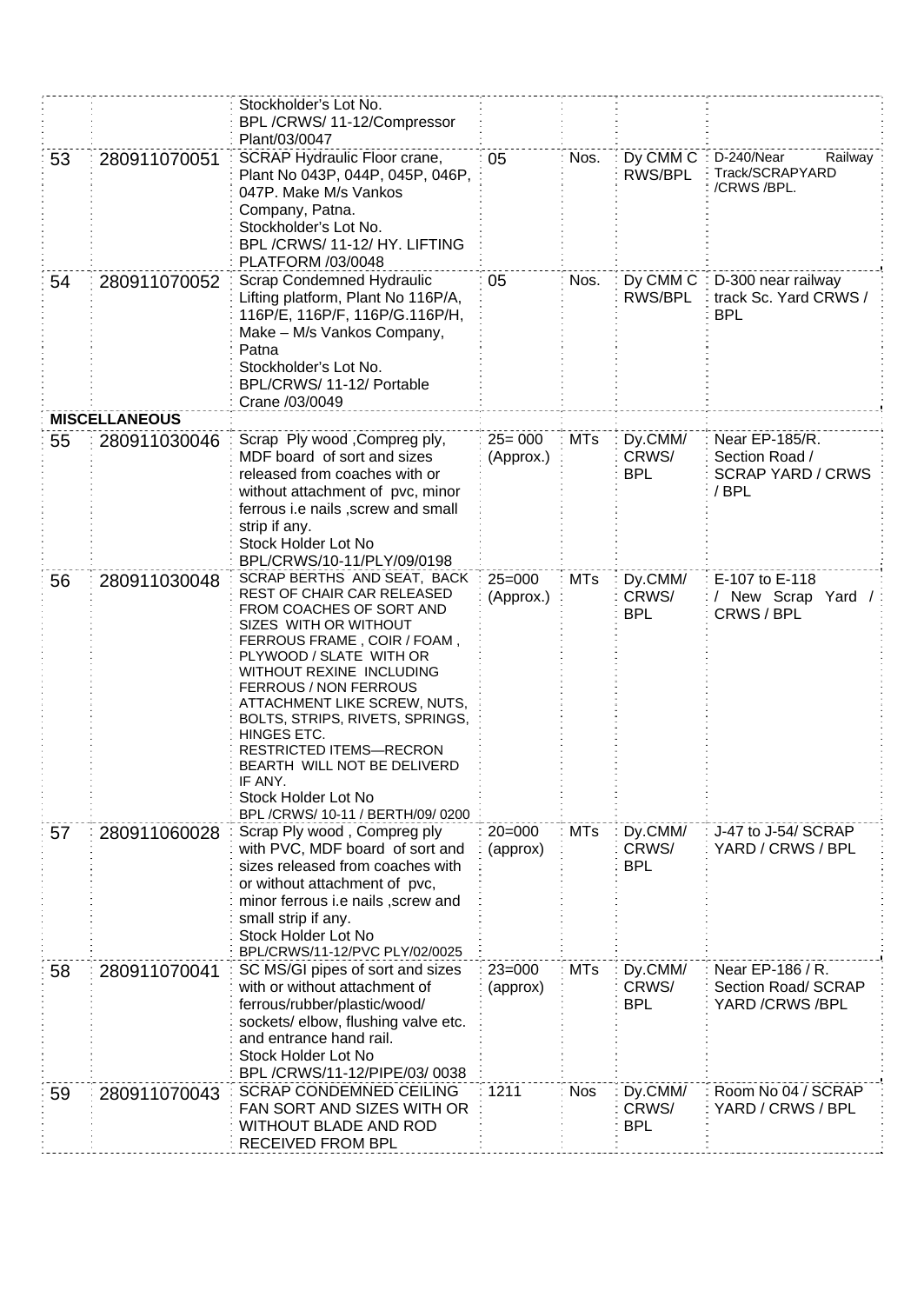|    |                  | DIVISION.<br>Stock Holder Lot No<br>BPL/CRWS/FAN/11-12/03/0040                                                                                                                                                                                                                                                                                                                                                                                                                                                                                                                                                                                                                                                                                                                                                                                                                                                                                                     |                        |                |                                 |                                                         |
|----|------------------|--------------------------------------------------------------------------------------------------------------------------------------------------------------------------------------------------------------------------------------------------------------------------------------------------------------------------------------------------------------------------------------------------------------------------------------------------------------------------------------------------------------------------------------------------------------------------------------------------------------------------------------------------------------------------------------------------------------------------------------------------------------------------------------------------------------------------------------------------------------------------------------------------------------------------------------------------------------------|------------------------|----------------|---------------------------------|---------------------------------------------------------|
| 60 | 280911070054     | <b>SCRAP EMPTY PAINT DRUM</b><br>CAPACITY 18 TO 20 LTRS<br>Stock Holder Lot No<br><b>BPL/CRWS/11-12/P-</b><br>DRUM/03/0051                                                                                                                                                                                                                                                                                                                                                                                                                                                                                                                                                                                                                                                                                                                                                                                                                                         | 700                    | <b>Nos</b>     | Dy.CMM/<br>CRWS/<br><b>BPL</b>  | B-115 TO C-area /<br>SCRAP/ YARD/<br><b>CRWS/BPL</b>    |
| 61 | 280911070055     | SCRAP EMPTY FEVICOL DRUM<br>CAP 20 TO 25 LTRS.<br>Stock Holder Lot No<br>BPL/CRWS/11-12/P-<br>DRUM/03/0052                                                                                                                                                                                                                                                                                                                                                                                                                                                                                                                                                                                                                                                                                                                                                                                                                                                         |                        | <b>Nos</b>     | Dy.CMM/<br>CRWS/<br><b>BPL</b>  | Near weigh bridge /<br>SCRAP/ YARD/<br><b>CRWS/BPL</b>  |
|    | <b>HAZARDOUS</b> |                                                                                                                                                                                                                                                                                                                                                                                                                                                                                                                                                                                                                                                                                                                                                                                                                                                                                                                                                                    |                        |                |                                 |                                                         |
| 62 | 280911040002     | Misc. released unserviceable<br>scrap material released from<br>coaches consisting pieces of PVC<br>sheet, HDPE chute, FRP items,<br>broken pieces of LP sheet Rexine,<br>small broken piece of rubber<br>items, foam rubber, coir, scrap,<br>floor sweeping sand, mud, saw<br>dust, broken glass pieces, packing<br>material such as polythene bags,<br>unusable gunny bags, card board,<br>paper, broken wooden packing<br>boxes, broken pieces of<br>PVC/plastic container, PVC hose<br>pipes plastic pipes, pieces of<br>thermacole, Limpat sheet packing<br>& Nylon items, nylone wire rope<br>etc.<br>Note:- (1) Ferrous/Non-Ferrous<br>material, except minor attachment<br>with lot will not be delivered. If any.<br>(2) All Material should be lifted below<br>road level and sweeping condition.<br>(3) Sequence of delivery strictly<br>followed from serial number basis<br>from 5 to 4 lot.<br>Stock holder's Lot No.<br>CRWS/BPL/Mech/PCR/10-11/07/ | 280<br>(approx)        | M <sup>3</sup> | SSE/PCR/<br>CRWS/<br><b>BPL</b> | Bin No.5 & 4 in New<br>Scrap Yard                       |
| 63 | 281911070105     | Misc.released material<br>Used Oil in Barrels removed by<br>Waste oil recovery plant Water<br>emulsified about 3% to 7% in 315<br>Barrels with small and big bungs<br>Stock Holder Lot No:-<br>SSE/D/ET/OIL/2011-2012/01                                                                                                                                                                                                                                                                                                                                                                                                                                                                                                                                                                                                                                                                                                                                           | 65=835<br>(Approx.)    | <b>MTs</b>     | SSE/Loco/<br><b>DSL/ET</b>      | Near ET plant Diesel<br>Loco Shed ET.                   |
| 64 | 280911070044     | Scrap Lead Ebonite And Plastic<br>Etc. Consisting of Unserviceable/<br>Scrap Non AC Batteries released<br>from Coaches with Or Without<br>Broken Bodies And Minor<br>Ferrous Attachment If Any.<br>(Note: Will be sold to CPCB)<br>approved purchaser)<br>Stock Holder Lot No:-<br>BPL/CRWS/ 11-12/BATTERY/03/0041                                                                                                                                                                                                                                                                                                                                                                                                                                                                                                                                                                                                                                                 | $25 = 000$<br>(approx) | <b>MTs</b>     | Dy.CMM/C<br>RWS/BPL             | C-130 to C-153/ Scrap<br>Yard /CRWS / BPL               |
| 65 | 280911070045     | Scrap Lead Ebonite And Plastic<br>Etc. Consisting of Unserviceable/<br>Scrap VRLA Free Maintenance                                                                                                                                                                                                                                                                                                                                                                                                                                                                                                                                                                                                                                                                                                                                                                                                                                                                 | $62 = 000$<br>(approx) | <b>MTs</b>     | Dy.CMM/C<br>RWS/BPL             | A-72 to A-85 And<br>shed Scrap Yard/<br><b>CRWS/BPL</b> |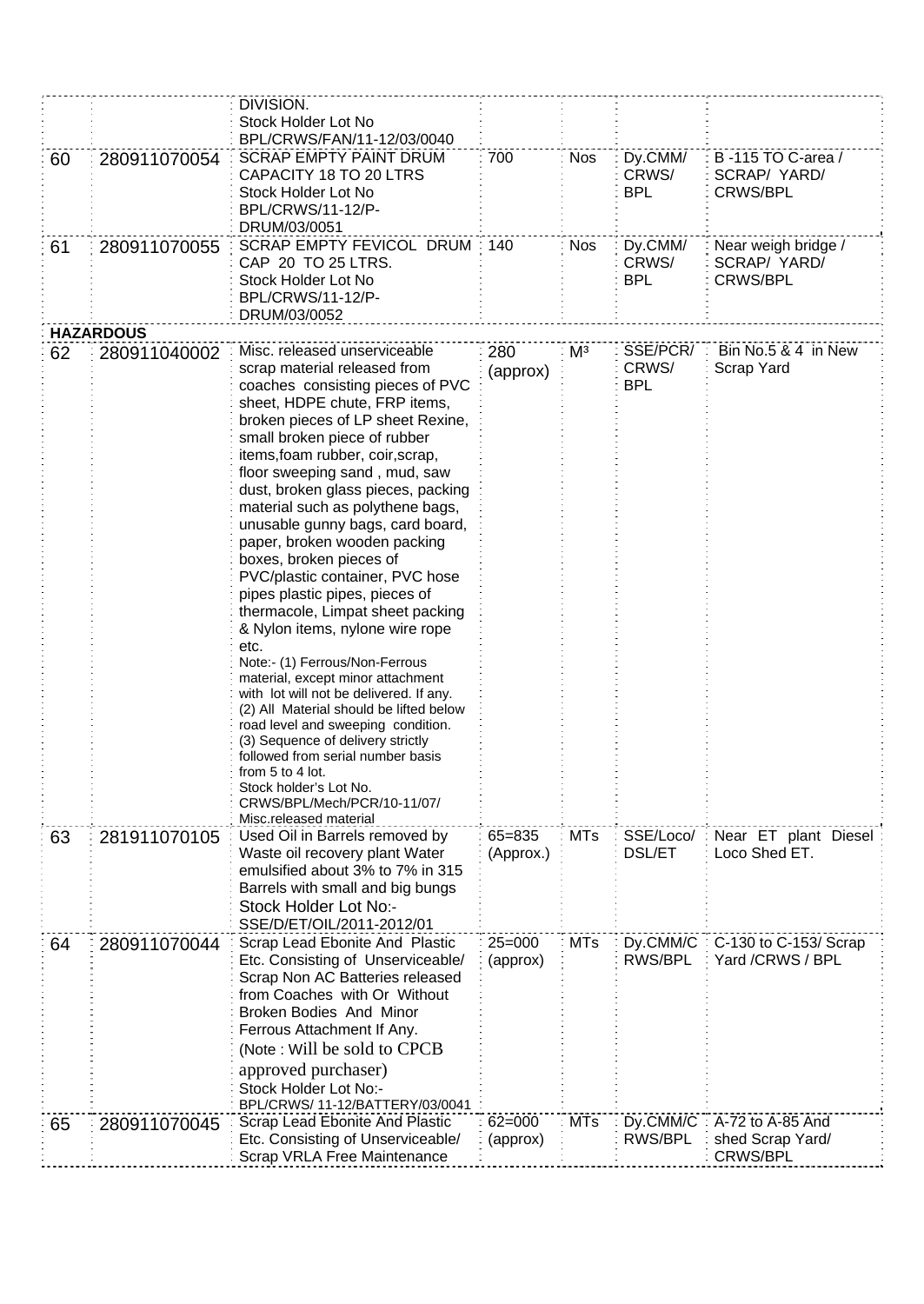|              | With Or Without Broken Bodies   |                                                                               |                          |         |                              |
|--------------|---------------------------------|-------------------------------------------------------------------------------|--------------------------|---------|------------------------------|
|              | And Minor Ferrous Attachment If |                                                                               |                          |         |                              |
|              | Any (Note: Will be sold to      |                                                                               |                          |         |                              |
|              | CPCB approved purchaser)        |                                                                               |                          |         |                              |
|              | Stock Holder Lot No:-           |                                                                               |                          |         |                              |
|              | BPL/CRWS/ 11-12/VRLA/03/0042    |                                                                               |                          |         |                              |
| 280911070053 | <b>SCRAP S &amp; T BATTERY</b>  |                                                                               | ∶ MTs                    |         | Dy.CMM/C : A-54 to A-60/Near |
|              |                                 |                                                                               |                          | RWS/BPL | : Railway TracK/ Scrap       |
|              | <b>DIFFERENT SIZES</b>          |                                                                               |                          |         | Yard /CRWS / BPL             |
|              | (Note: Will be sold to CPCB).   |                                                                               |                          |         |                              |
|              |                                 |                                                                               |                          |         |                              |
|              | Stock Holder Lot No:-           |                                                                               |                          |         |                              |
|              | BPL/CRWS/11-                    |                                                                               |                          |         |                              |
|              | 12/BATTERY/03/0050              |                                                                               |                          |         |                              |
|              |                                 | Batteries released From Coaches<br>(SECONDARY CELL) OF<br>approved purchaser) | : $23 = 000$<br>(approx) |         |                              |

**N O T E**

- (1) Scrap Battery / Waste Oil lots can be bid only by Firm's registered (valid) with MOEF as Recyclers/Re-processors and having environmentally sound management facilities. The person actually bidding on the firm's behalf will have to produce namely authorization letter on Firm's letterhead.
- (2) No firearms will be allowed inside the auction hall.
- (3) After getting the Delivery Order in division lots, the scrap purchaser will contact the **DMM/EA to DRM/BPL** in the Division, along with a written request for delivery of the sold lot of scraps (other than scrap depot lots).
- **(4) Interest rate in case of delayed payment will be charged @ 7% above the Base Rate of State Bank of India prevailing on the date of auction (Railway Board letter No.2010/RS/S/709/36 Dt. 24/12/2010).**
- (5) The auction sale is subject to the General Conditions of Auction Sale, the Special Condition of Auction sale, which was circulated, vide COS JBP's letter No. WCR/SHQ/1401/Sales/01 Dated 07/06/2004 and any other condition, which will be announced/ circulated at the time of auction sale or with catalogue. The auction catalogue and general conditions of sale are also available on West Central Railway's official website: [www.wcr.indianrailways.gov.in.](http://www.wcr.indianrailways.gov.in/) The purchasers are bound to accept the general condition available on West Central Railway's official website.
- (6) The EMD stands forfeited if balance sale value not deposited by purchasers within the 50 days from the date of auction
- (7) Only one bidder will represent a participating firm in the auction.
- (8) The balance payment may be read as under .(i) In two installment for lot where balance sale Value exceeds Rs. 3.0 lacs but is less than Rs. 10.0 lacs (ii) In three installments for lots where balance sale Value is Rs. 10.0 lacs and above
- (A) Special Notice for Future auction :

It is intimated that E-auction is expected to be implemented shortly. Therefore all purchasers are hereby advised to get the digital signature as earliest for secured participation in E-auction. It may be noted that purchasers not having digital signature may not be able to participate in E-auction for scrap sale.

|   | S.No   Name of Certified Agencies   | Website No.            | Telephone No.              |  |  |  |
|---|-------------------------------------|------------------------|----------------------------|--|--|--|
|   | Safescrypt                          | www.safescrypt.com     | 91-044-22540770            |  |  |  |
|   | NIC.                                | www.nic.in             | 91-011-24361133            |  |  |  |
| 3 | <b>IDRBT</b>                        | www.ldrbtca.org.in     | 91-40-23534982-85          |  |  |  |
|   | <b>TCS</b>                          | www.tcs-ca.co.in       | 91-022-22024827            |  |  |  |
| 5 | <b>MTNL</b>                         | www.mtnltrustline.com  | 91-011-4329563/41600118855 |  |  |  |
| 6 | <b>Customs &amp; Central Excise</b> | www.lcert.gov.in       | 91-011-26877960            |  |  |  |
|   | (n) Code Solutions CA (GNFC)        | www.ncodesolutions.com | 91-79-26857316/17/18       |  |  |  |

The Purchaser may obtained the digital signature from the following Govt. approved agencies.

(A) E-auction to be implemented soon :

**1) Registration fees.** There will be one centralized registration scheme for the purchasers. Bidders will be asked to submit electronically one time registration fee of Rs 10,000/- as entrance fee in central account maintained by Northern railway. The centralized registration will permit bidder to participate in all E-auction over entire Indian railway. The registration fee can be refunded to the bidders if they desire not to participate in future